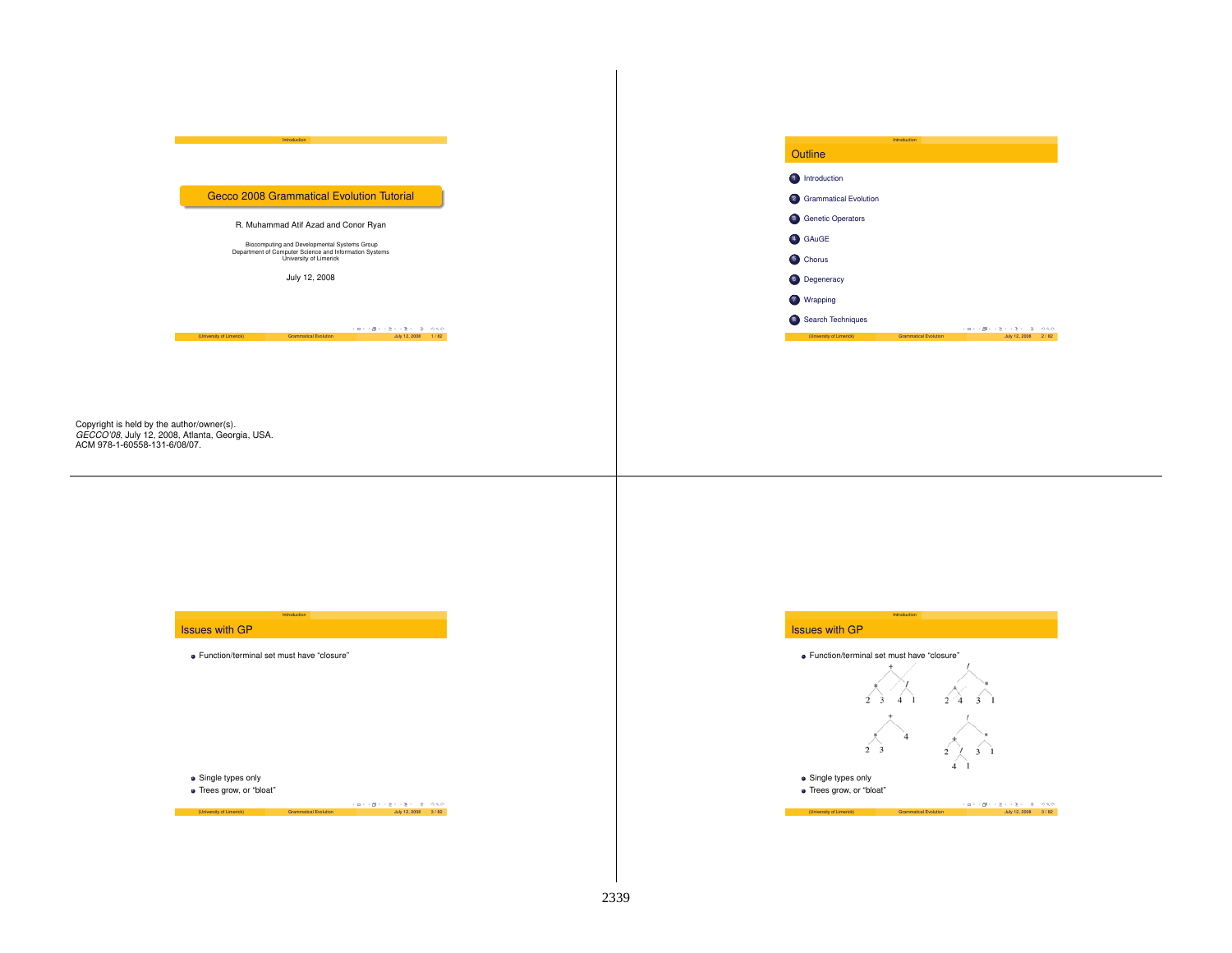## Biological Phenomena

- No simple one to one mapping Genes produce proteins
	- Proteins combine to create phenotype

Introduction

- **•** Linear strings Genomes are always held on strings
- Unconstrained searchRepair not performed

 $(10)$   $(2)$   $(3)$   $(4)$   $(5)$   $(6)$   $(7)$   $(8)$   $(8)$   $(18)$   $(12)$   $(2008)$   $(4)$   $(82)$ 

## Grammatical Evolution

- Grammatical Evolution (GE)
- GA to evolve programs Morphogenetic Effect:

г

Genotype mapped to phenotype

Grammatical Evolution

- Phenotype is <sup>a</sup> compilable program
- Genome governs mapping of <sup>a</sup> BNF/attribute grammar definition to the program

 $(University of Limited)$  Grammatical Evolution  $\overline{G} \rightarrow \overline{G} \rightarrow \overline{C} \rightarrow \overline{C} \rightarrow \overline{C} \rightarrow \overline{C}$  5 / 9,0,0

#### Grammatical Evolution

- Here genome (a binary string) is mapped to compilable C code Can potentially evolve programs in any language, with arbitrary
- complexity

**Grammatical Evolution** 

Any structure than be specified with <sup>a</sup> grammar, e.g. graphs, neural networks, etc.

بن (University of Limerick) (University of Limerick) Grammatical Evolution<br>Grammatical Evolution July 12, 2008 6 / 82, 82

## Language Definition

- **Backus Naur Form (BNF)**
- Notation for expressing <sup>a</sup> languages grammar as Production Rules  $\bullet$  BNF Grammar consists of the tuple  $\lt$  T,N,P,S  $>$  where

Grammatical Evolution Grammars

- 
- T is Terminals set N is Non-Terminals set
- P is Production Rules set
- S is Start Symbol (a member of N)
- **•** BNF Example

*T* <sup>=</sup> {*Sin*, *Cos*, *Tan*, *Log*, <sup>+</sup>, <sup>−</sup>, /, <sup>∗</sup>,*X*,(,)}

*S* <sup>=</sup>< *expr* >

 $(1)$  ( $\overline{C}$ ) ( $\overline{C}$ ) ( $\overline{C}$ ) ( $\overline{C}$ ) ( $\overline{C}$ )  $\overline{C}$ ) ( $\overline{C}$ )  $\overline{C}$ ) ( $\overline{C}$ ) ( $\overline{C}$ ) ( $\overline{C}$ ) ( $\overline{C}$ ) ( $\overline{C}$ ) ( $\overline{C}$ ) ( $\overline{C}$ ) ( $\overline{C}$ ) ( $\overline{C}$ ) ( $\overline{C}$ ) ( $\overline{C}$ ) ( $\overline{C}$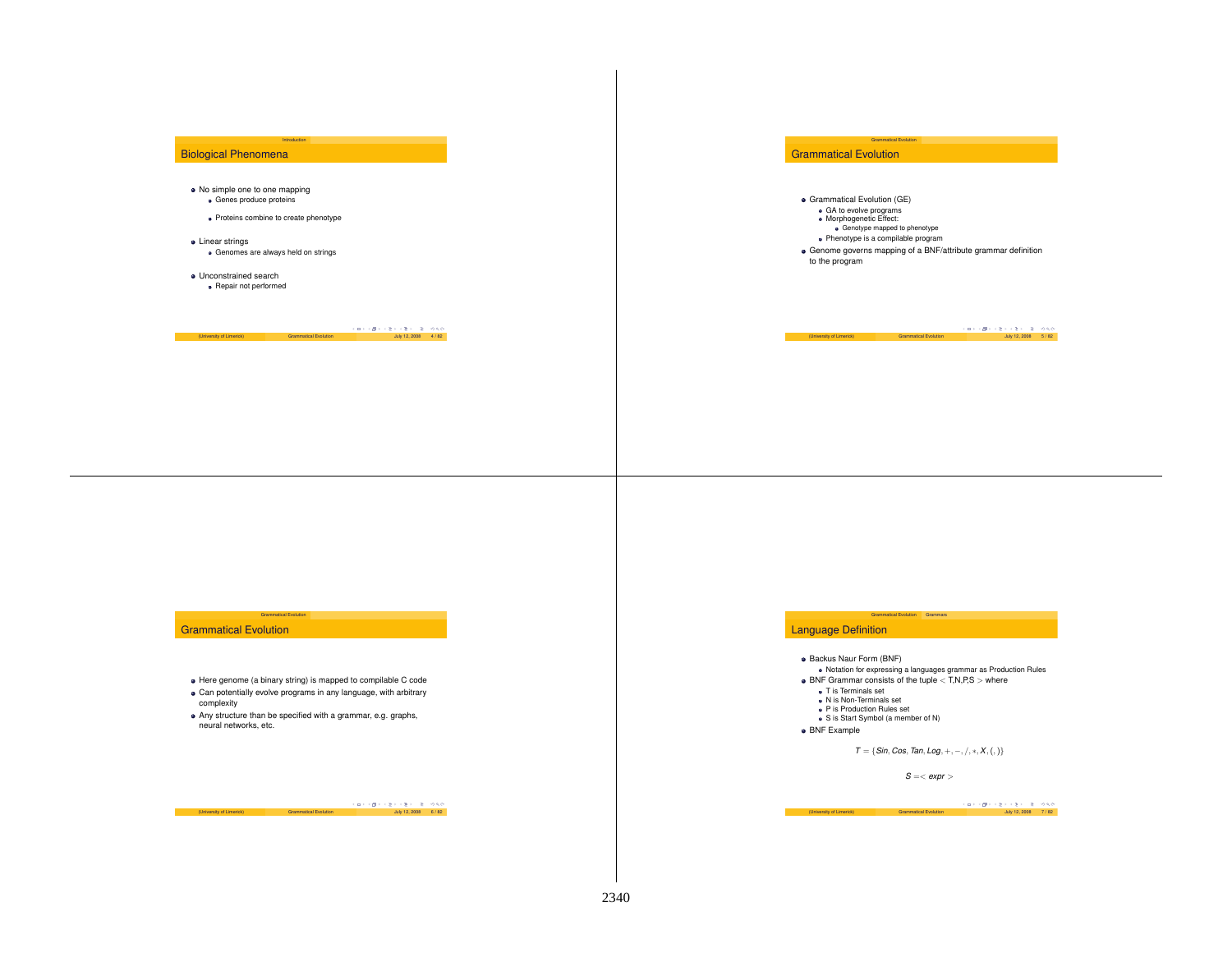| ٠<br>$N = \{expr, op, pre\_op\}$<br>$\bullet$ And P can be represented as:                                                                                                                                                                                                                                                                                                                                       |                                                                                                                                                                                                             |
|------------------------------------------------------------------------------------------------------------------------------------------------------------------------------------------------------------------------------------------------------------------------------------------------------------------------------------------------------------------------------------------------------------------|-------------------------------------------------------------------------------------------------------------------------------------------------------------------------------------------------------------|
| $(1)$ <expr> ::= <expr> <op> <expr> <math>(A)</math><br/>  ( <expr> <op> <expr> ) (B)<br/><math> \langle pre-op \rangle</math> (<math>\langle expr \rangle</math>) (C)<br/><math> </math> <var> <math>(D)</math><br/><math>(2)</math> <op> ::= + <math>(A)</math><br/><math>  - (B)</math><br/><math>\vert</math> / (C)<br/><math>\rightarrow</math> (D)</op></var></expr></op></expr></expr></op></expr></expr> | $(3)$ <pre-op> ::= Sin <math>(A)</math><br/>  Cos (B)<br/>  Tan (C)<br/><math>(4)</math> <var> ::= X <math>(A)</math><br/>• A Genetic Algorithm is used to control choice of production rule</var></pre-op> |
| メロティほう スミティミティ 生いのもの<br>(University of Limerick)<br><b>Grammatical Evolution</b><br>July 12, 2008 8 / 82                                                                                                                                                                                                                                                                                                         | スロッス使えるきょうきょうき つらび<br>(University of Limerick)<br><b>Grammatical Evolution</b><br>July 12, 2008 9 / 82                                                                                                      |





|                         |                       | イロトラ ほう イミトラミト ニミーのない |  |
|-------------------------|-----------------------|-----------------------|--|
| University of Limerick) | Grammatical Evolution | July 12, 2008 10 / 82 |  |

## Related GP Systems

| Name          | Genome | Representation         |
|---------------|--------|------------------------|
| Koza          | Tree   | Direct                 |
| Banzhaf et al | Linear | Direct                 |
| Gruau         | Tree   | Graph Grammar          |
| Whigham       | Tree   | <b>Derivation Tree</b> |
| Wong & Leung  | Tree   | Logic Grammars         |
| Paterson      | Linear | Grammar                |

· Repair mechanisms..

Koza - none needed

Banzhaf - required for syntactically legal individuals

- Gruau none needed
- Whigham all crossovers subject to repair
- 

Wong & Leung - all crossovers subject to repair Paterson - under/overspecification. **Paterson - under/overspecification.**<br>
(University of Limerick) Grammatical Evolution July 12, 2008 11 / 82

Grammatical Evolution Comparison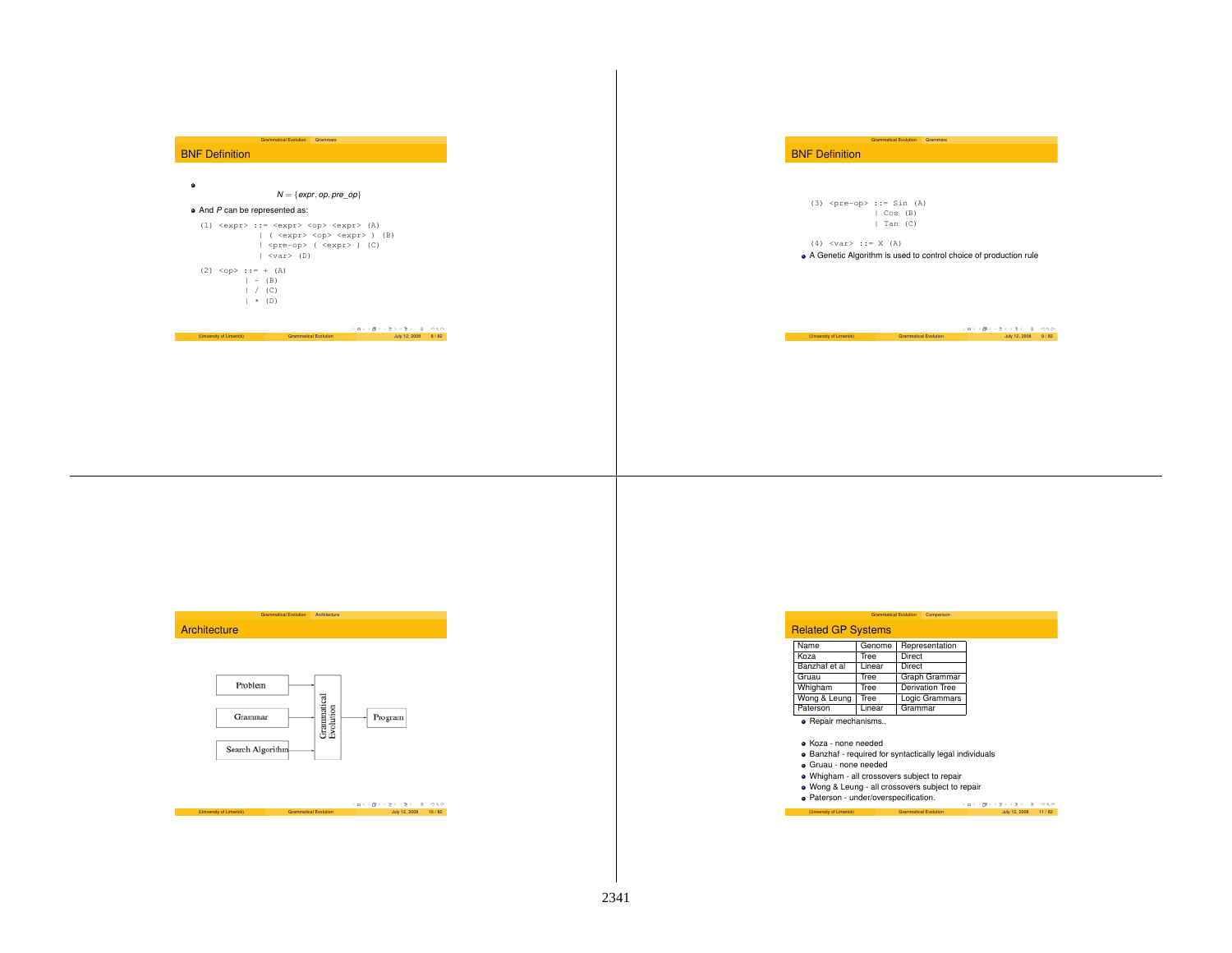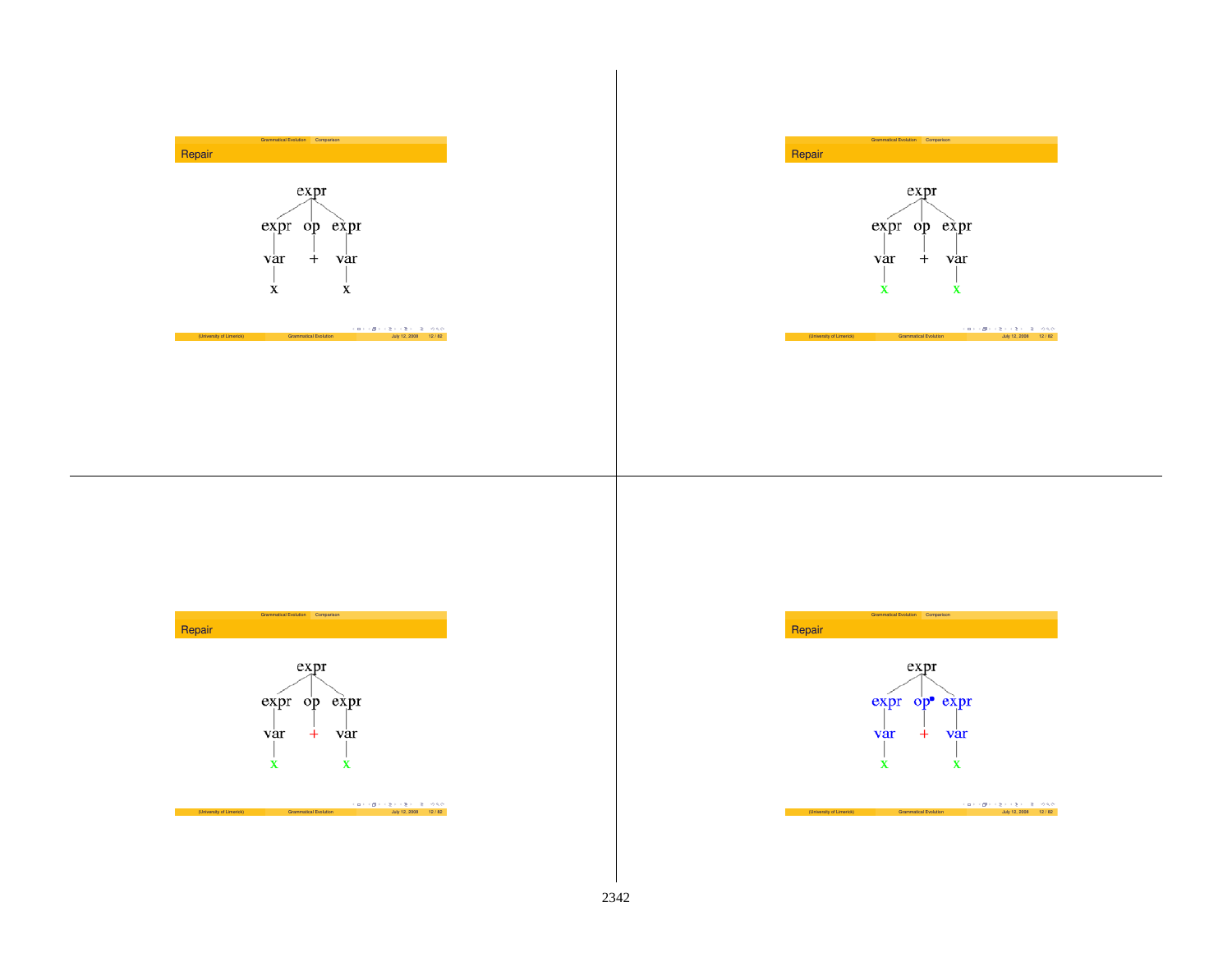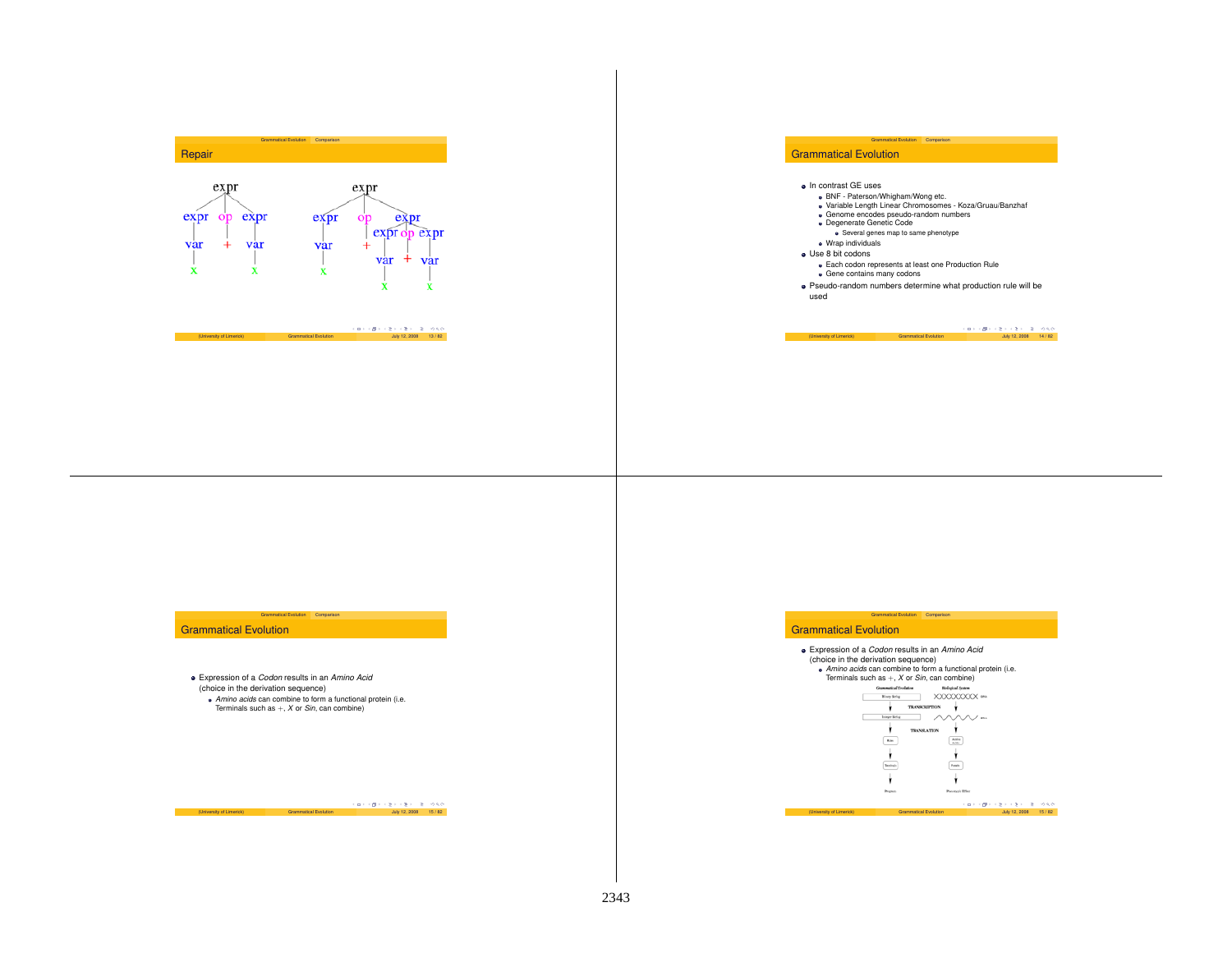## Example Individual

To complete BNF definition for <sup>a</sup> function written in <sup>a</sup> subset of C we include.....

Example

<func> ::= <header> <header> ::= float symb(float X) <body> <body> ::= <declarations><code><return> <declarations> ::= float a;  $<$ code> ::= a =  $<$ expr>; <return> ::= return (a);

Grammatical Evolution

• Note implementation details..... Function is limited to <sup>a</sup> single line of code

If required can get GE to generate multi-line functions.....modify code> ::= <line>;<br>| <line>; <code>

# $(1 - \frac{1}{2}) + \frac{1}{2} + \frac{1}{2} = \frac{1}{2}$ <br>
(University of Limerick) Grammatical Evolution July 12, 2008 16 / 82

## Example Individual

### • In this subset of C all individuals of the form

Grammatical Evolution

Example

float symb(float x)

float a; <sup>a</sup> <sup>=</sup> <expr>; return(a);

Only <sup>&</sup>lt; *expr* <sup>&</sup>gt; will be evolved

Each non-terminal is mapped to <sup>a</sup> terminal before any others undergo <sup>a</sup> mapping process

(University of Limerick) Grammatical Evolution July 12, 2008 17 / 82

## Example Individual

## **•** Given the individual  $220 | 203 | 51 | 123 | 2 | 45$  ....what will happen?

Grammatical Evolution Example

 $\bullet$  <expr> has 4 production rules to choose from

(1)  $\langle \text{expr} \rangle$  ::=  $\langle \text{expr} \rangle$   $\langle \text{opp} \rangle$   $\langle \text{expr} \rangle$  (A) | ( <expr> <op> <expr> ) (B) | <pre-op> ( <expr> ) (C)  $|$  <var> (D)

 $\bullet$  Taking first codon 220 we get 220  $MOD$  4 = 0 Gives <expr>< *op* >< *expr* >

Next choice for the first <expr><br>  $\bullet$  Taking next codon 203 we get 203 *MOD* 4 = 3<br> **•** Gives <<u>var</u>>< *op* >< *expr* >

 $(U \cap V) \cup U \cap V \subseteq V \cup V \subseteq V \cup V \subseteq V \cup V$ Grammatical Evolution July 12, 2008 18 / 82

## Example Individual

<var> involves no choice Mapped to X...only one production Now have *X* <op>< *expr* >

#### 220 203 51 123 2 45

- 
- Read next codon to choose <op><br>Next is third codon , value 51, so get 51 *MOD* 4 = 3 Now have *X*<sup>∗</sup> <sup>&</sup>lt;expr<sup>&</sup>gt;

Grammatical Evolution Example

- Next choice for <expr> Next codon is 123 so get 123 *MOD* 4 <sup>=</sup> 3
- Now have *X*<sup>∗</sup> <sup>&</sup>lt;var<sup>&</sup>gt;Again <var> involves no choice
- Finally we get *X* <sup>∗</sup> *X*
- The extra codons at end of genome are simply ignored in mapping the genotype to phenotype

(University of Limeratical Evolution July 2008 12, 2009 19 / 9 / 82, 2009 19 / 9 / 9 / 9 / 9 / 9 / 9 / 9 / 9 /<br>| Grammatical Evolution July 12, 2008 19 / 82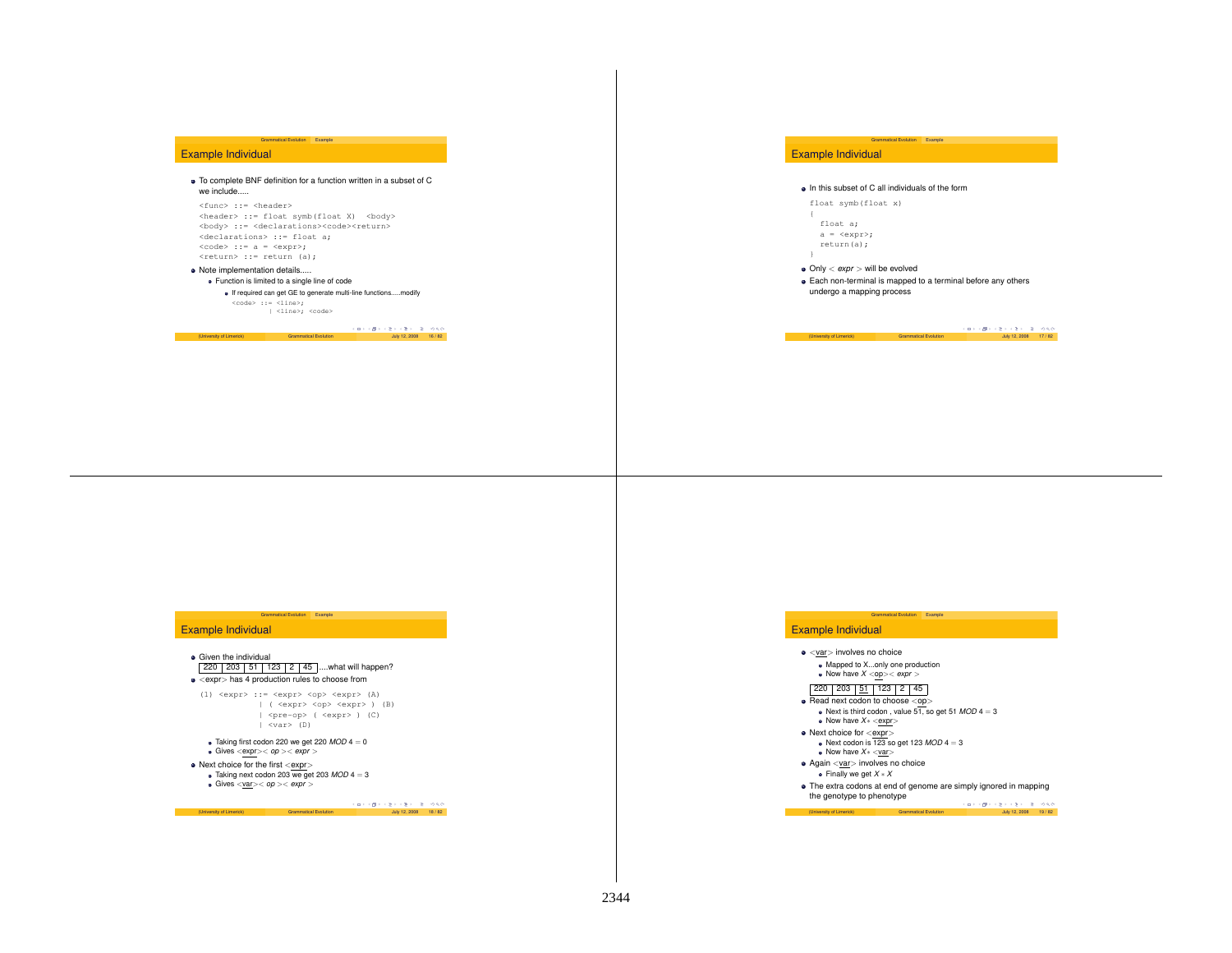



Grammatical Evolution Mapping

#### Figure: Example Mapping Outline

<expr> :: = <expr><op><expr> |(<expr><op><expr>) |<pre  $|\langle var \rangle$ 







Not all nodes require <sup>a</sup> choice!

(University of Limerick) Grammatical Evolution  $\frac{1}{2}$  (  $\frac{1}{2}$  /  $\frac{1}{2}$  /  $\frac{1}{2}$  /  $\frac{1}{2}$  /  $\frac{1}{2}$  /  $\frac{1}{2}$  /  $\frac{1}{2}$  /  $\frac{1}{2}$  /  $\frac{1}{2}$  /  $\frac{1}{2}$  /  $\frac{1}{2}$  /  $\frac{1}{2}$  /  $\frac{1}{2}$  /  $\frac{1}{$ 

## Codons are polymorphic

When mapping <sup>&</sup>lt; *expr* <sup>&</sup>gt;, we calculate

220 mod 4 However, if we were mapping <sup>&</sup>lt; *pre* <sup>−</sup> *op* <sup>&</sup>gt; with 220, we would calculate 220 mod 3

Grammatical Evolution Mapping

because there are just three choices Meaning of <sup>a</sup> codon depends on its *context*

 $(1 - \epsilon \sqrt{2}) + \epsilon \sqrt{2} \rightarrow \epsilon \sqrt{2}$  (University of Limerick) Grammatical Evolution July 12, 2008 22 / 82



No simple one to one mapping in GE Mapping Process to generate programs Separate Search and Solution Spaces • Ensure validity of individuals Remove language dependency Maintain diversity

Grammatical Evolution Mapping

(University of Limerick) Grammatical Evolution  $\overline{G} \rightarrow \overline{G} \rightarrow \overline{G} \rightarrow \overline{R} \rightarrow \overline{Q} \rightarrow Q \overline{Q}$ <br>(University of Limerick) Grammatical Evolution July 12, 2008 23 / 82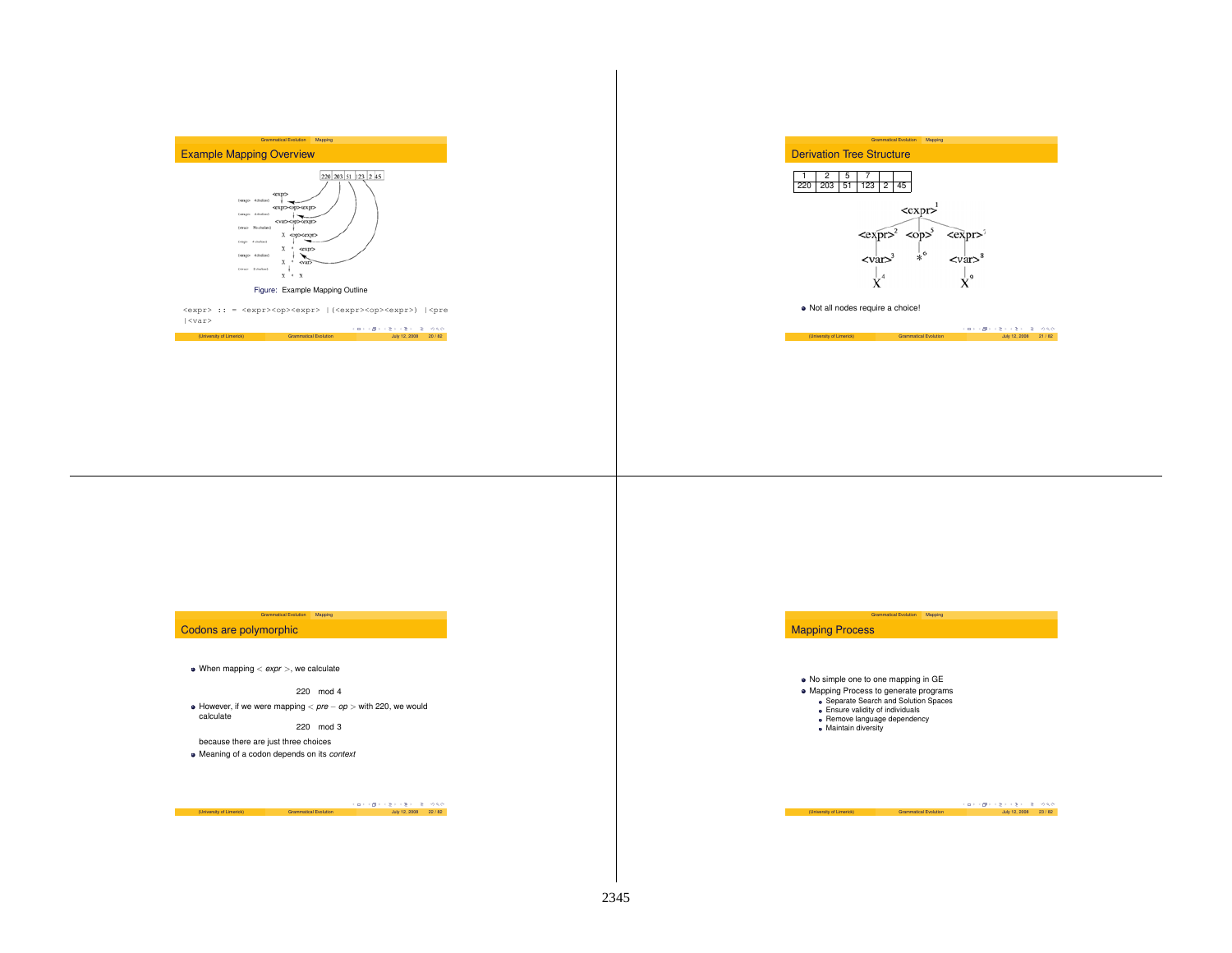## Genetic Code Degeneracy

## $\texttt{GENETIC}\ \texttt{CODE}$  PARTIAL PHENOTYPE CODON<br>Warmer of UNiversity of **AMENO ACID**<br>Floris Corporati  $\begin{array}{ccc} 66\,C & & & \\ 6\,9\,\Lambda & & & \\ 6\,9\,0 & & & \end{array} \qquad \qquad \bullet \qquad \bullet \quad \bullet \quad \bullet \quad \bullet$  $\mathbf{GE}$  RULE GE GENE  $\begin{picture}(150,10) \put(0,0){\dashbox{0.5}(10,0){ }} \put(15,0){\circle{10}} \put(15,0){\circle{10}} \put(15,0){\circle{10}} \put(15,0){\circle{10}} \put(15,0){\circle{10}} \put(15,0){\circle{10}} \put(15,0){\circle{10}} \put(15,0){\circle{10}} \put(15,0){\circle{10}} \put(15,0){\circle{10}} \put(15,0){\circle{10}} \put(15,0){\circle{10}} \put(15,0){\circle{10}} \put(15$ For Rule where<br>  $\text{ccode}$ :  $=$  <lines<br>  $(0)$ <br>  $=$  ( $\text{J}$ )<br>
i.e. (GE Gene Integer Value) MOD 2 = Rule Number<br>
Every second value gives the same phenotype

Grammatical Evolution Mapping

Figure: The Degenerate Genetic Code

# (University of Limerick) Grammatical Evolution  $\frac{1}{2}$  (  $\frac{1}{2}$  /  $\frac{1}{2}$  /  $\frac{1}{2}$  /  $\frac{1}{2}$  / 92 / 82

Genetic Code Degeneracy

• Neutral Mutations

- Mutations having no effect on Phenotype Fitness
- Help preserve individual validity
- Gradual accumulation of mutations without harming functionality **e** Revisit later

Grammatical Evolution Mapping

(University of Limerick) Grammatical Evolution  $\cos \theta \to \cos \theta \to \cos 2\theta$  / 9. 26 / 82

## Initialisation

Individuals are strings of random numbers No guarantee that they will terminate Individuals can be *very* short.  $\langle \texttt{expr} \rangle$  ::=  $\langle \texttt{expr} \rangle$   $\langle \texttt{opp} \rangle$   $\langle \texttt{expr} \rangle$ 

| ( <expr> <op> <expr> ) | <pre-op> ( <expr> )  $|$   $<$ var $>$ 

Grammatical Evolution Initialisation

Production

<expr>-><var>

always leads to termination

<expr> is the start symbol

On average, <sup>a</sup> quarter of all individuals are just one point

 $(10)$   $(3)$   $(4)$   $(5)$   $(5)$   $(6)$   $(7)$   $(8)$   $(8)$   $(10)$   $(10)$   $(2008)$   $26/82$ 



Generate <sup>a</sup> spread of individual sizes. Based on *Ramped Half and Half* initialisation in GP

- For all tree depths from 2 to maximum size Generate an equal number of trees of that size Use *full* for 50% Use *grow* for 50%
- 

Similar in GE, but generate *derivation trees* of equivalent size

Grammatical Evolution Initialisation

(University of Limerick) Grammatical Evolution  $\frac{1}{2}$  (University of Limerick) Grammatical Evolution July 12, 2008 27 / 82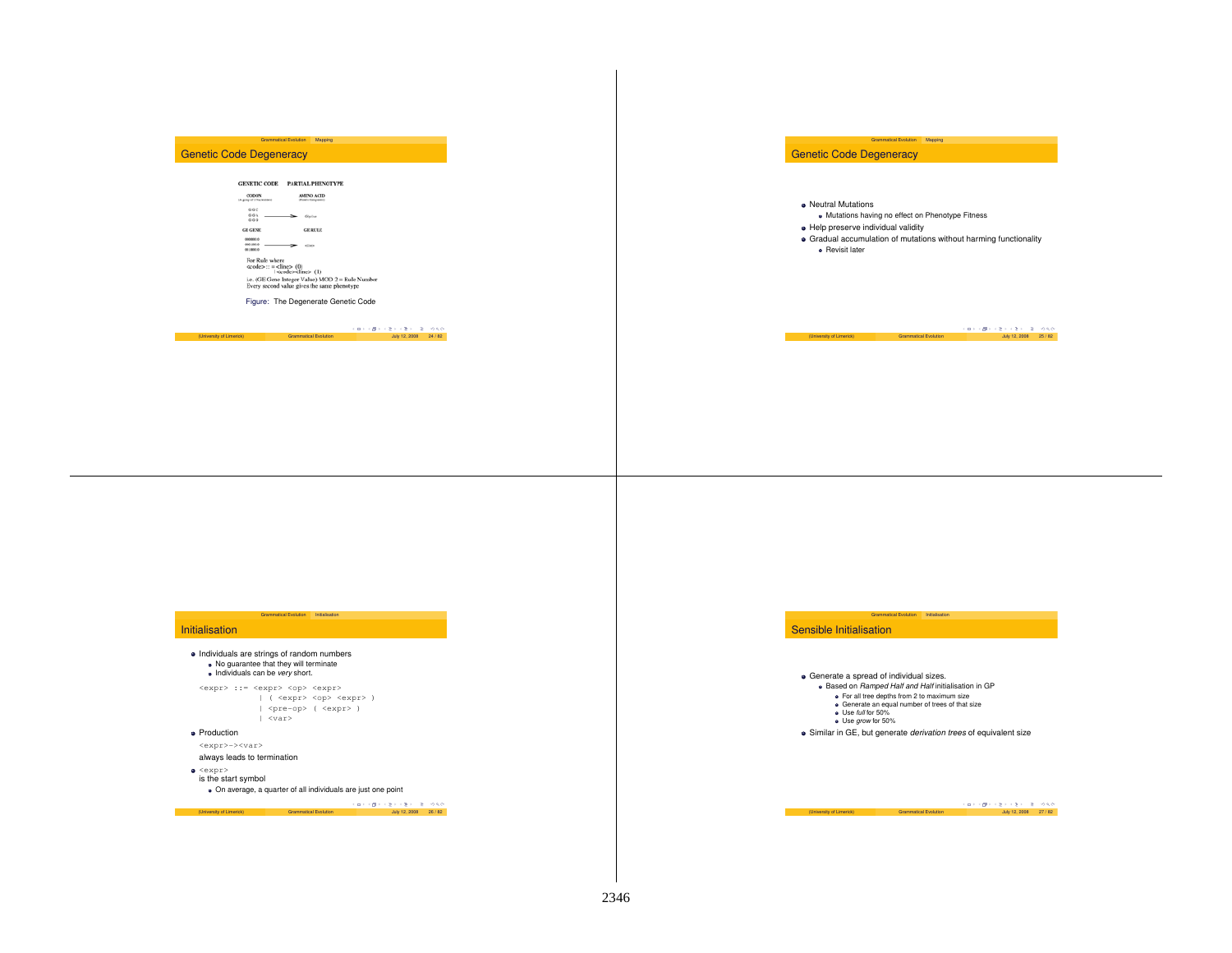## Sensible Initialisation - 2

**•** Record which number choice was made for each step

Grammatical Evolution

- Perform an "unmod" on list of choices
	- Produce <sup>a</sup> number between 0 and 255 that produces the original number when moded by the number of choices for that productionrule

Initialisation

- Ensures that *all* individuals are valid
- Reduces the number of clones (easier to detect)
- Eliminates single point individuals (if desired)

 $(10 - \sqrt{2}) + \sqrt{2} + \sqrt{2} = \sqrt{2}$  (University of Limerick) Grammatical Evolution July 12, 2008 28 / 82

## Genetic Operators

- **Perform unconstrained Evolutionary Search**
- GE employs standard operators of Genetic Algorithms

Genetic Operators

- Point mutation, one-point crossover etc.
- Sometimes modified version of one-point crossover, Sensible Crossover, is used:
	- **e** Effective length
	- Actual length

(University of Limerick) Grammatical Evolution  $\begin{array}{c} \text{(} \Box \rightarrow \Box \rightarrow \Box \rightarrow \Box \rightarrow \Box \rightarrow \Box \Diamond \bigtriangleup \lor \Box \Diamond \bigtriangleup \land \Box \Box \bigtriangleup \land \Box \bigtriangleup \land \Box \bigtriangleup \land \Box \bigtriangleup \land \Box \bigtriangleup \land \Box \bigtriangleup \land \Box \bigtriangleup \land \Box \bigtriangleup \land \Box \bigtriangleup \land \Box \bigtriangleup \land \Box \bigtriangleup \land \Box \bigtriangleup \land \Box \bigtriangleup \land \Box \bigtriangleup \land \Box \bigtriangleup \land$ 

## Genetic Operators

Perform unconstrained Evolutionary Search

Genetic Operators

- GE employs standard operators of Genetic Algorithms
- Point mutation, one-point crossover etc.
- Sometimes modified version of one-point crossover, Sensible Crossover, is used:
- **·** Effective length
- Actual length

 $a|b|c|d|e|f|g|h|i|j$ 

 $A$   $B$   $C$   $D$   $E$   $F$   $G$ 

 $(1 - \sqrt{2}) + \sqrt{2} + \sqrt{2} = \sqrt{2} + \sqrt{2}$ <br>
Grammatical Evolution July 12, 2008 29 / 82

#### **Crossover**

What actually happens in crossover?

Genetic Operators Crossover

Preliminary : Visualisation.

Crossover is performed at *genotypic* level

(University of Limerick) Grammatical Evolution (Disk of Elisabeth 2008 30 / 82<br>- July 12, 2008 30 / 82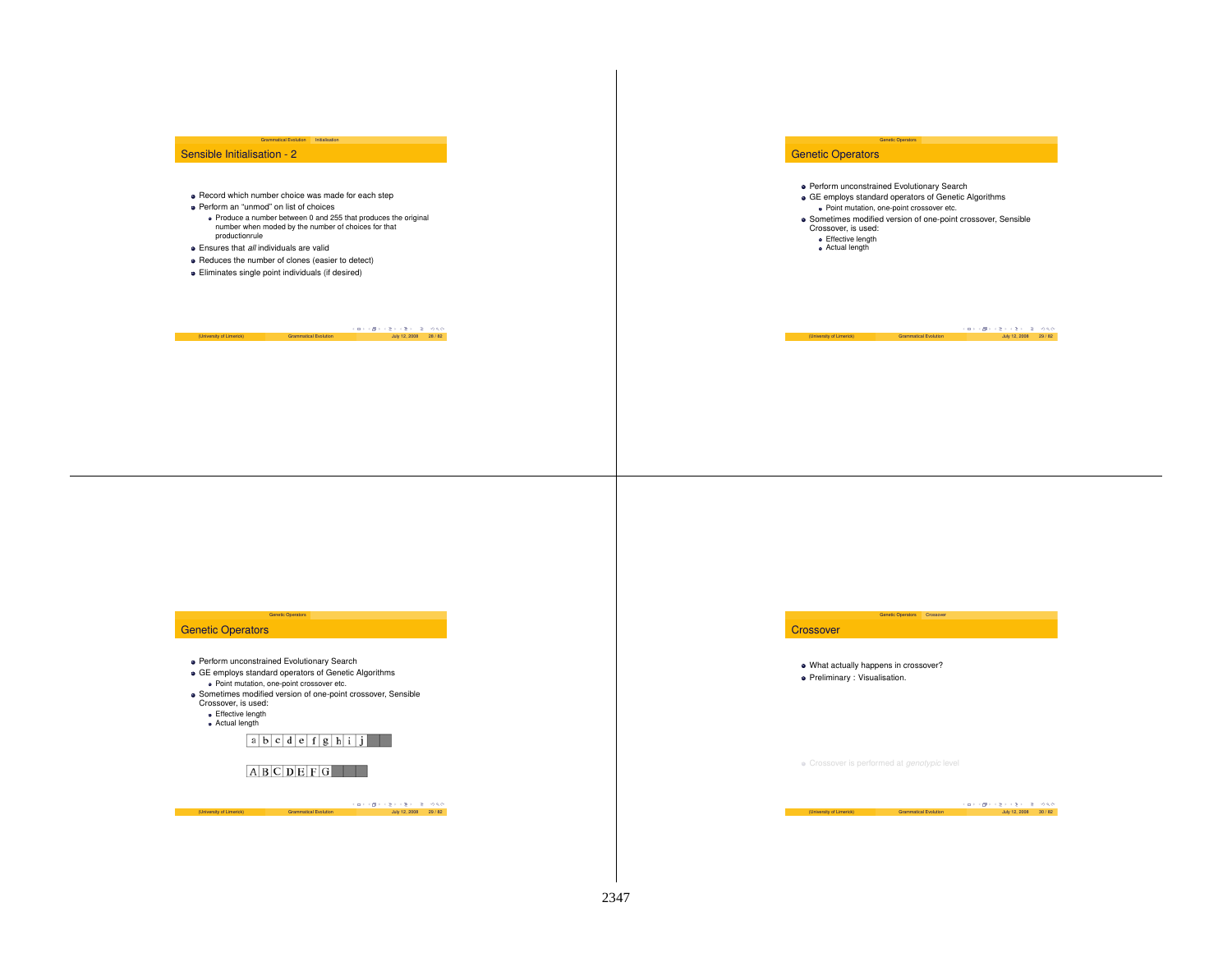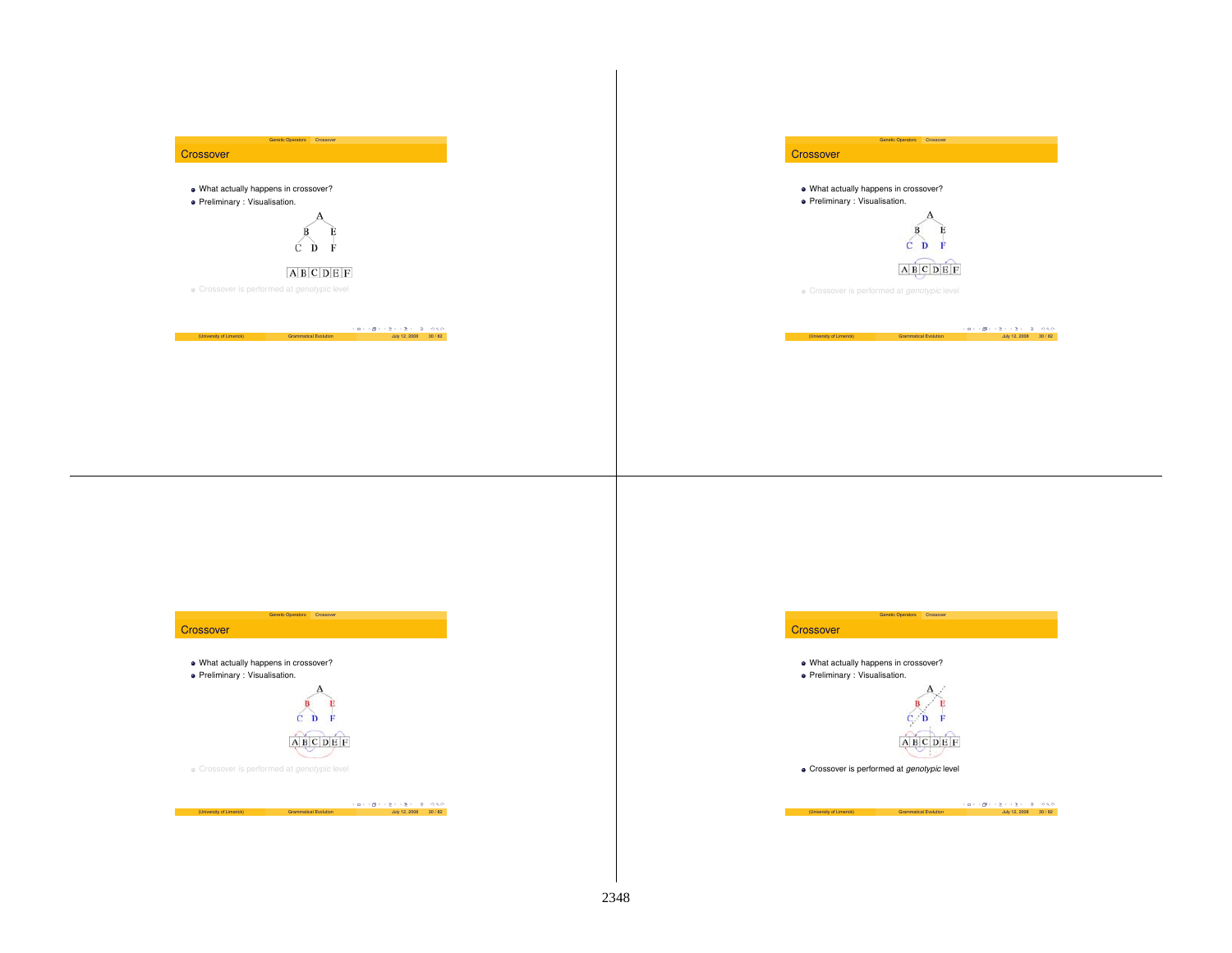## Ripple Crossover

Analyse 1-point crossover in terms of derivation & syntax trees Use a *closed* grammar

Genetic Operators Ripple Crossover

# $E:$ :

| ::= (+ E E) +0} |    |  |                               |
|-----------------|----|--|-------------------------------|
|                 |    |  | $  (- E E)$ ${1}$             |
|                 |    |  | $($ $($ $\star$ E E i $\{2\}$ |
|                 |    |  |                               |
|                 | 1X |  | ${4}$                         |
|                 | ΙY |  | ${5}$                         |

No polymorphism, because there is only one non-terminal, i.e. one *context*

 $(University of Limerick)$  Grammatical Evolution  $(University of Limerick)$  Grammatical Evolution July 12, 2008 31 / 82

Different Views of Crossover



Genetic Operators Ripple Crossover

 $\begin{picture}(220,20) \put(0,0){\dashbox{0.5}(5,0){ }} \thicklines \put(0,0){\dashbox{0.5}(5,0){ }} \thicklines \put(0,0){\dashbox{0.5}(5,0){ }} \thicklines \put(0,0){\dashbox{0.5}(5,0){ }} \thicklines \put(0,0){\dashbox{0.5}(5,0){ }} \thicklines \put(0,0){\dashbox{0.5}(5,0){ }} \thicklines \put(0,0){\dashbox{0.5}(5,0){ }} \thicklines \put(0,0){\dashbox{0.5}(5,0){ }} \thicklines \put(0,0){\dashbox{0.5}(5$ 

(University of Limerick) Grammatical Evolution  $\frac{1}{2}$   $\frac{1}{2}$   $\frac{1}{2}$   $\frac{1}{2}$   $\frac{1}{2}$   $\frac{1}{2}$   $\frac{1}{2}$   $\frac{1}{2}$   $\frac{1}{2}$   $\frac{1}{2}$   $\frac{1}{2}$   $\frac{1}{2}$   $\frac{1}{2}$   $\frac{1}{2}$   $\frac{1}{2}$   $\frac{1}{2}$   $\frac{1}{2}$   $\frac{$ 



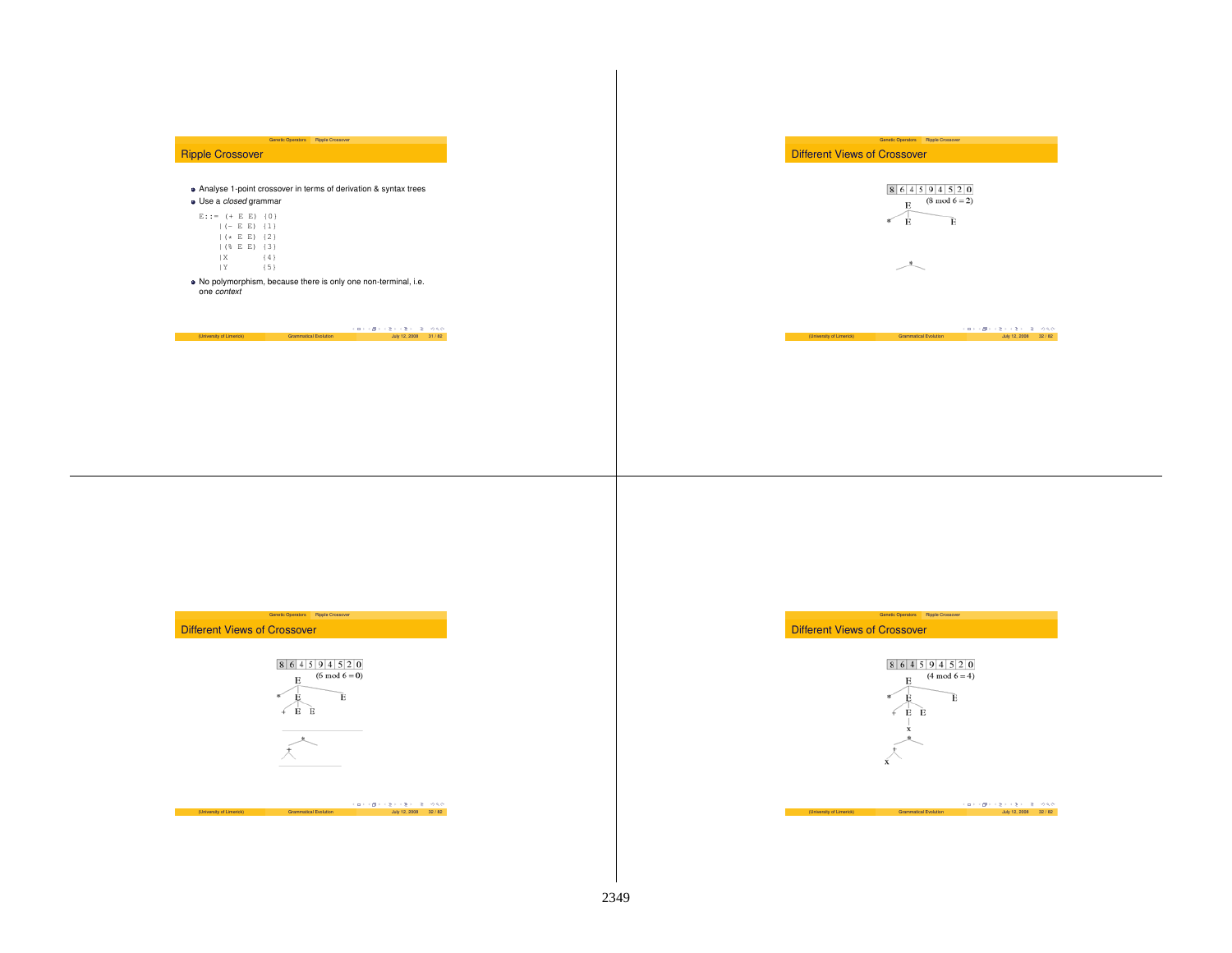



Genetic Operators Ripple Crossover

# (University of Limerick)  $\begin{array}{l} \text{(D)} \quad \text{(D)} \quad \text{(E)} \quad \text{(E)} \quad \text{(E)} \quad \text{(E)} \quad \text{(E)} \quad \text{(E)} \quad \text{(E)} \quad \text{(E)} \quad \text{(E)} \quad \text{(E)} \quad \text{(E)} \quad \text{(E)} \quad \text{(E)} \quad \text{(E)} \quad \text{(E)} \quad \text{(E)} \quad \text{(E)} \quad \text{(E)} \quad \text{(E)} \quad \text{(E)} \quad \text{(E)} \quad \text{(E)} \quad \text{(E)} \quad \text{(E)} \quad \text{(E)} \$

Genetic Operators Ripple Crossover Different Views of Crossover



(University of Limerick) Grammatical Evolution  $\frac{1}{2}$   $\frac{1}{2}$   $\frac{1}{2}$   $\frac{1}{2}$   $\frac{1}{2}$   $\frac{1}{2}$   $\frac{1}{2}$   $\frac{1}{2}$   $\frac{1}{2}$   $\frac{1}{2}$   $\frac{1}{2}$   $\frac{1}{2}$   $\frac{1}{2}$   $\frac{1}{2}$   $\frac{1}{2}$   $\frac{1}{2}$   $\frac{1}{2}$   $\frac{$ 

## Rebuilding individuals

• Parent left with "spine"

$$
\begin{array}{c}\nE \\
E \\
E\n\end{array}
$$

Genetic Operators Ripple Crossover

*Tail* swapped with other parent 4594520522 Unmapped *E* terms must be mapped Use tail from other parent

 $(10)$  (  $\mathbb{Z} \times \mathbb{Z} \times \mathbb{Z}$  )  $\mathbb{Z} \times \mathbb{Z}$  )  $\mathbb{Z} \times \mathbb{Z}$  (University of Limerick)  $\mathbb{Z}$  (Drammatical Evolution  $\mathbb{Z} \times \mathbb{Z}$  )  $\mathbb{Z} \times \mathbb{Z}$  (Drammatical Evolution  $\mathbb{Z} \times \mathbb{Z}$  )  $\mathbb{Z} \times \mathbb{$ 

## Intrinsic Polymorphism

With more than one non-terminal, <sup>a</sup> codon could be used differently in the offspring<br>  $1 \t0 \t0 \t2 \t0 \t1 \t1 \t0 \t0 \t2 \t0 \t1 \t1 \t0 \t0 \t2 \t0 \t1$ 

Genetic Operators Ripple Crossover

expr ::= var | expr op expr<br>
opr ::= + | \* | - | %<br>
var ::= x | y

 $(University of Linerick)$  Grammatical Evolution  $\overline{G} \rightarrow (B \rightarrow (B \rightarrow (B \rightarrow 2) \rightarrow Q)Q$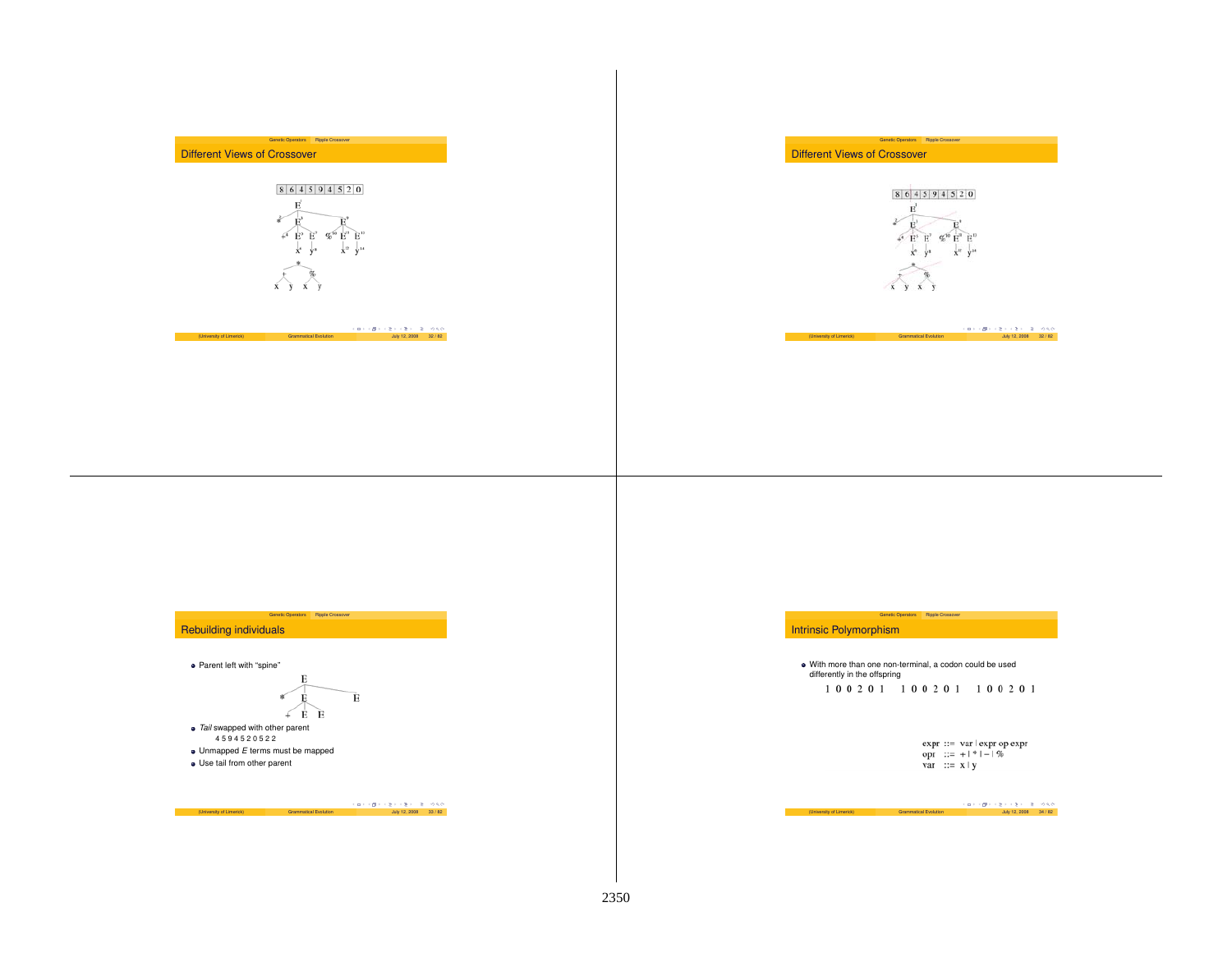# Genetic Operators Ripple Crossover Intrinsic Polymorphism With more than one non-terminal, <sup>a</sup> codon could be used differently in the offspring 100201 100201 100201 expr  $expr ::= var | expr op expr$ opr ::=  $+1$  \*  $1 - 1$  %  $var := x \mid y$

(University of Limerick) Grammatical Evolution  $\cos \theta + \cos \theta + \cos 2\theta + 2$  July 12, 2008 34 / 82

## Intrinsic Polymorphism



Genetic Operators Ripple Crossover



(University of Limerick) Grammatical Evolution  $\frac{1}{2}$   $\frac{1}{2}$   $\frac{1}{2}$   $\frac{1}{2}$   $\frac{1}{2}$   $\frac{1}{2}$   $\frac{1}{2}$   $\frac{1}{2}$   $\frac{1}{2}$   $\frac{1}{2}$   $\frac{1}{2}$   $\frac{1}{2}$   $\frac{1}{2}$   $\frac{1}{2}$   $\frac{1}{2}$   $\frac{1}{2}$   $\frac{1}{2}$   $\frac{$ 

## Genetic Operators Ripple Crossover Intrinsic Polymorphism



# Genetic Operators Ripple Crossover Effects of Ripple Crossover **• Symbolic Regression Grammars** Closed Grammar $\mathbf{E}$  ::=  $\mathbf{x}$ | (+ E E) | (\* <sup>E</sup> E)

#### $| (-E E) | ( / E E)$ And the context free grammar:

Exp ::= Var | Exp Op Exp Var ::= xOp ::= +  $| * | - | /$ 

 $(University of Limerick)$  Grammatical Evolution  $\frac{1}{2}$  July 12, 2008 35 / 82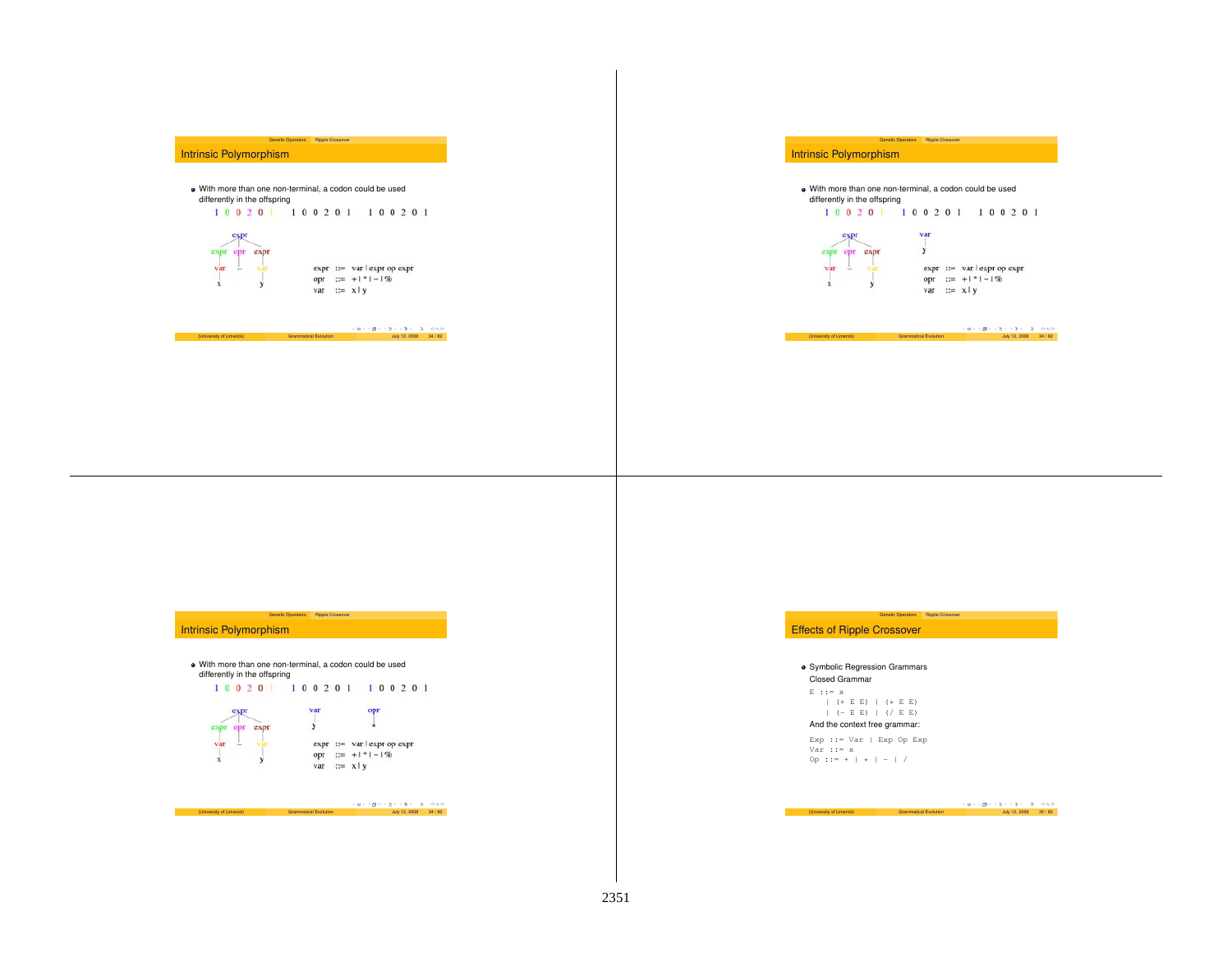## Effects (contd.)

#### Santa Fe ant trail grammars Closed grammar

<sup>E</sup> ::= move() | left() | right() | iffoodahead(E E) | prog2(E, E)

Genetic Operators Ripple Crossover

## Context free grammar:

Code ::= Line | prog2(Line, Code) Line ::= Condition | Action Action ::= move() | right() | left() Condition ::= iffoodahead(Code, Code)

 $(L) \rightarrow (B) \rightarrow (\frac{B}{C}) \rightarrow (\frac{B}{C}) \rightarrow (\frac{B}{C}) \rightarrow (\frac{B}{C})$  (University of Limerick) Grammatical Evolution July 12, 2008 36 / 82

## Symbolic Regresssion Success Rates



Genetic Operators Ripple Crossover

Both ripple crossovers start more slowly, but reach higher fitness.

 $(University of Limerick)$  (Proposes) Grammatical Evolution July 12, 2008 37 / 82

# Santa Fe Success Rates



Genetic Operators Ripple Crossover

Both ripple crossovers again start more slowly, but reach similar fitness.





Success rates on the Santa Fe ant trail problem, averaged over 100 runs, for 250 generations. Ripple crossovers start slowly, but reach higher fitness. er fitness.<br>(University of Limerick) Grammatical Evolution July 12, 2008 39/82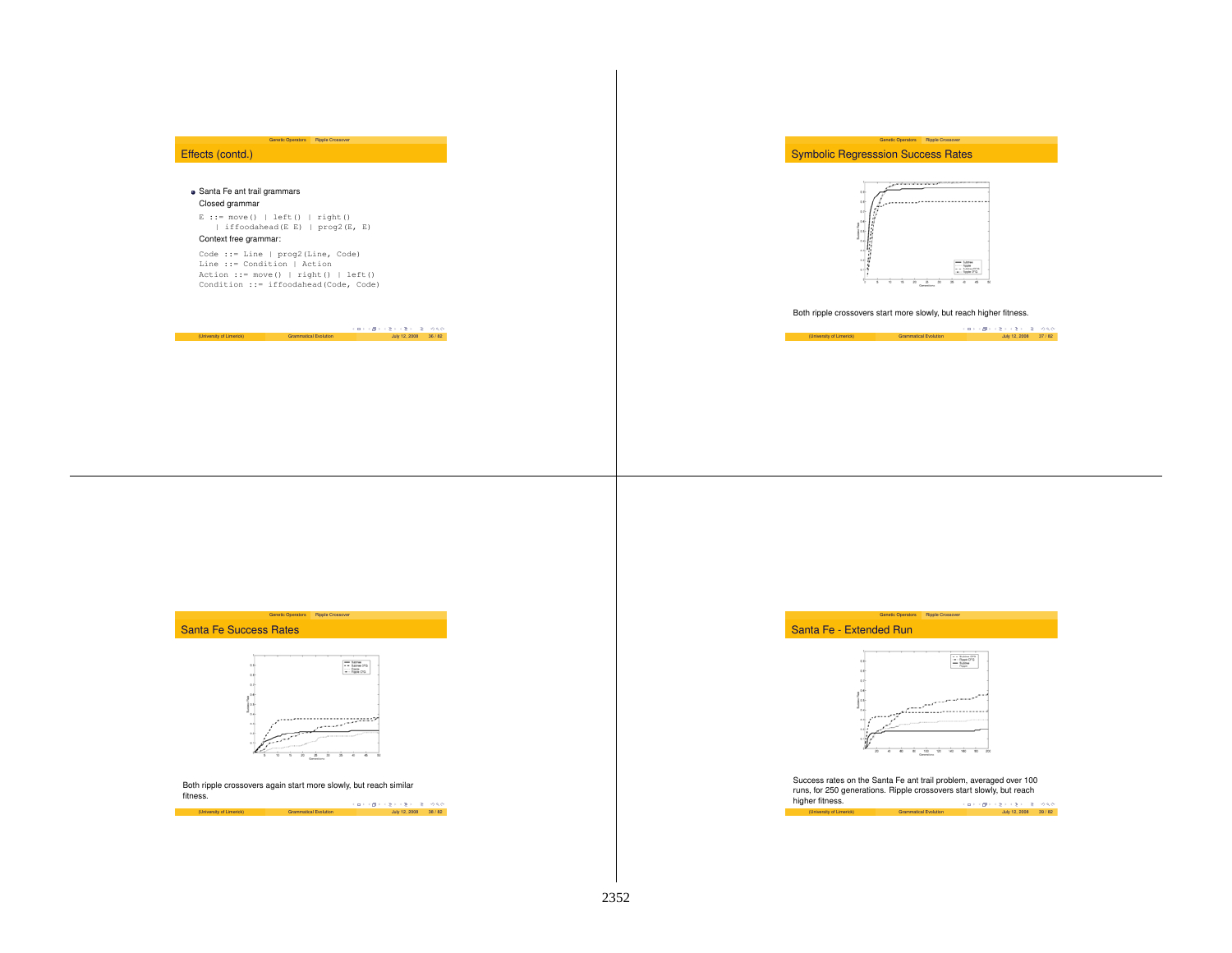## Other types of Crossover?

Genetic Operators Alternative Crossovers

#### Homologous Crossover

- Try not to cross in identical areas
- Uniform
- Same size homologous
- **·** Same size two point

# (University of Limerick) Grammatical Evolution  $\frac{1}{2}$  (  $\frac{1}{2}$  +  $\frac{1}{2}$  +  $\frac{1}{2}$  +  $\frac{1}{2}$  +  $\frac{1}{2}$  +  $\frac{1}{2}$  +  $\frac{1}{2}$  +  $\frac{1}{2}$  +  $\frac{1}{2}$  +  $\frac{1}{2}$  +  $\frac{1}{2}$  +  $\frac{1}{2}$  +  $\frac{1}{2}$  +  $\frac{1}{$

## **Genetic Operators Alternative Crossovers** Homologous Crossover - First point

**•** Record rule histories for each individual 

 ${\bf C}{\bf d}{\bf u} \, {\bf Ineqens} \quad {\bf 3} \, \, {\bf 13} \, \, {\bf 40} \, \, {\bf 7} \, \, {\bf 4} \, \, {\bf 3} \, \, {\bf 1} \, \, {\bf 100} \qquad \qquad {\bf 7 A RINT3}$ 

Align rule histories of parents

 $\begin{array}{lcl} \text{(University of Linerich)} \qquad \qquad & \text{Gamma:} & \text{Gamma:} & \text{Gamma:} & \text{P:} & \text{P:} & \text{P:} & \text{P:} & \text{P:} & \text{P:} & \text{P:} & \text{P:} & \text{P:} & \text{P:} & \text{P:} & \text{P:} & \text{P:} & \text{P:} & \text{P:} & \text{P:} & \text{P:} & \text{P:} & \text{P:} & \text{P:} & \text{P:} & \text{P:} & \text{P:} & \text{P:} & \text{P:} &$ 

|                                               | <b>Genetic Operators</b> | <b>Alternative Crossovers</b>         |                                         |       |
|-----------------------------------------------|--------------------------|---------------------------------------|-----------------------------------------|-------|
| Homologous Crossover - First point            |                          |                                       |                                         |       |
| • Record rule histories for each individual   |                          |                                       |                                         |       |
| Codos Isogers<br><b>Holes</b>                 | 0 1 1 3                  | $\mathbb{R}$<br>- 8                   | <b>FARE</b>                             |       |
| <b>Codos Integers</b><br>Roles                | ٠                        | 100                                   | PARKW                                   |       |
| • Align rule histories of parents<br>$\alpha$ |                          |                                       |                                         |       |
| Rober<br>Roles                                |                          | <b>FARENT</b><br><b>PARENT 2</b><br>ö |                                         |       |
| <b>Commercial</b>                             |                          |                                       | 4 B F 4 M F 4<br>$\rightarrow$ 30<br>×. | 990   |
| (University of Limerick)                      | Grammatical Evolution    |                                       | <b>July 12, 2008</b>                    | 41/82 |
|                                               |                          |                                       |                                         |       |

## Homologous Crossover - Second Point

## Choose second point outside of area of similarity

# $\begin{array}{lllllllll} \text{Roisson} & \text{a.s.} & \text{a.s.} & \text{Poisson} & \text{a.s.} \\ \text{Roisson} & \text{a.s.} & \text{a.s.} & \text{a.s.} & \text{Poisson} & \text{a.s.} \\ \text{Roisson} & \text{a.s.} & \text{a.s.} & \text{b.s.} & \text{Poisson} & \text{b.s.} \\ \end{array}$

(University of Limerick) Grammatical Evolution  $\cos \theta \to \cos \theta \to 2 \pi \Rightarrow \cos \theta$  42 / 82

Genetic Operators Alternative Crossovers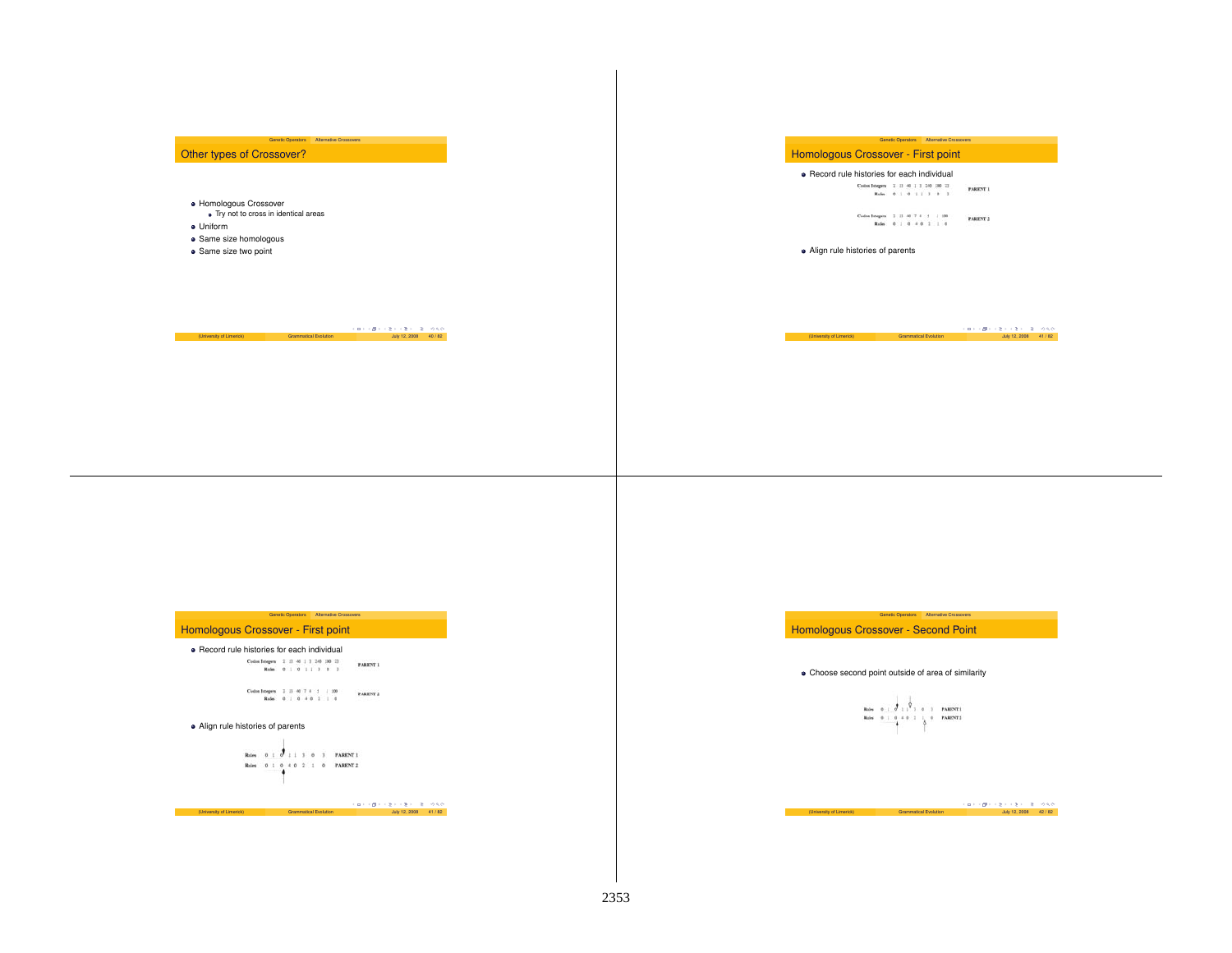



## Relative size of crossover fragments



Genetic Operators Alternative Crossovers

Ratio of the average fragment size being swapped and the average chromosome length at each generation averaged over 20 runs.  $(1 - 4) + (3 + 4) + (3 + 4) + (2 + 4) + (3 + 4) + (2 + 4) + (3 + 4) + (2 + 4) + (3 + 4) + (2 + 2) + (3 + 4) + (4 + 4) + (2 + 2) + (3 + 4) + (4 + 4) + (5 + 4) + (6 + 4) + (7 + 4) + (8 + 4) + (9 + 4) + (10 + 4) + (11 + 4) + (12 + 2) + (13 + 4) + (14 + 4) + (15 + 4) + (11 + 4) + (11 + 4) + (12 + 4) + (13 + 4) +$  Headless Chicken - Crossover or Macromutation

Genetic Operators Alternative Crossovers

Appears Crossover works

- 50% material exchange with 1-point over entire runs
- If useful material exchanged then swapping random fragments should degrade performance?

(University of Limerick) Grammatical Evolution July 12, 2008 46 / 82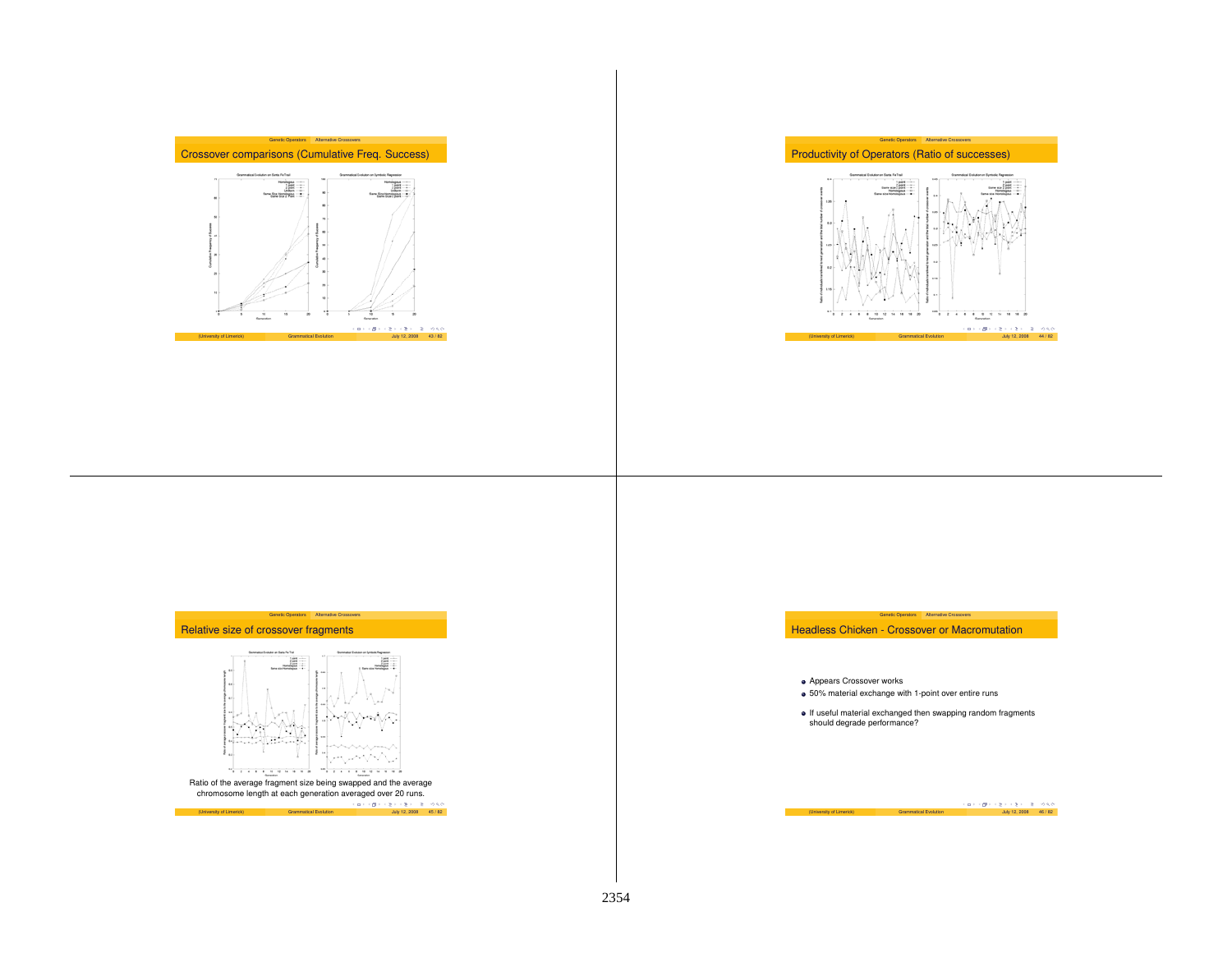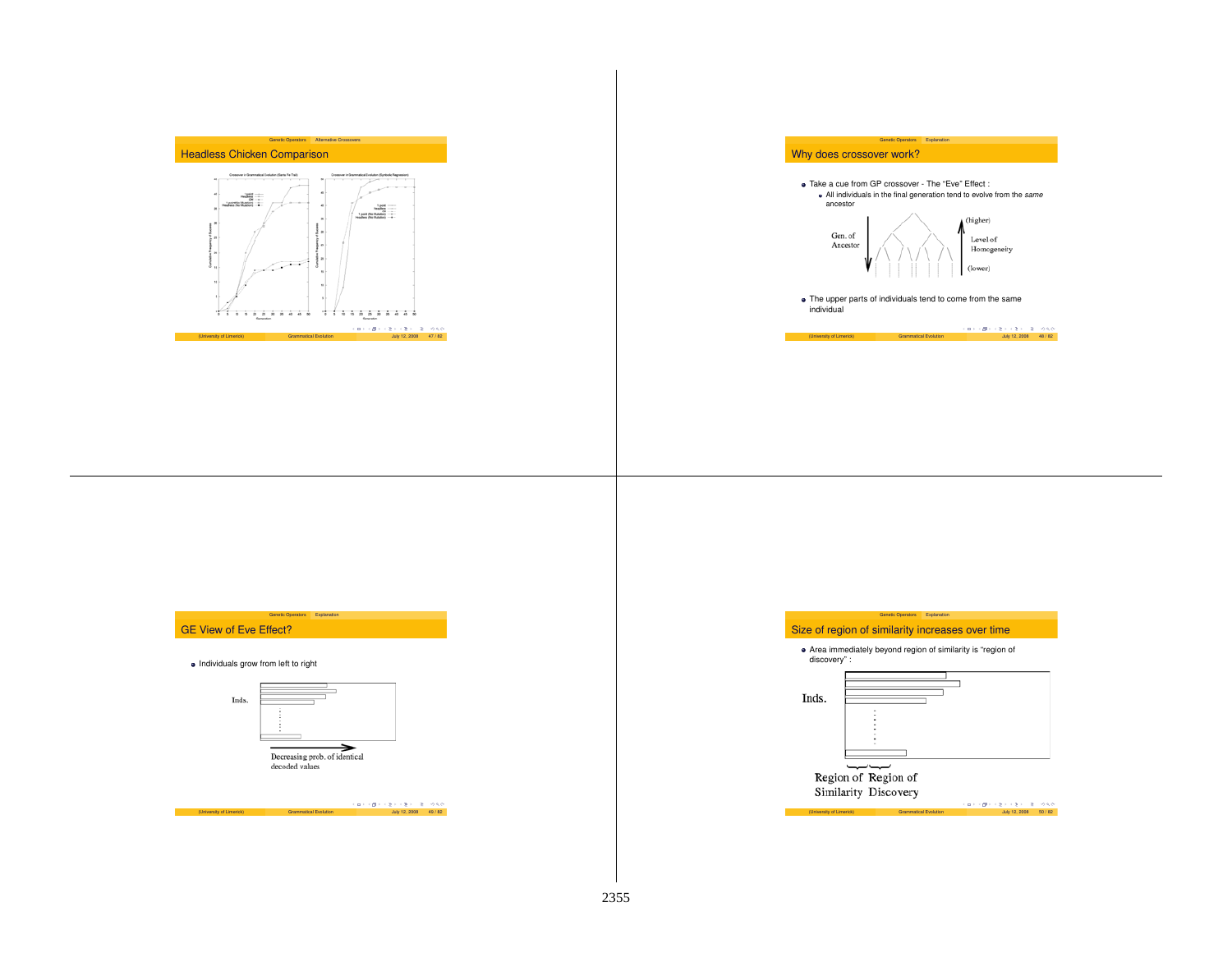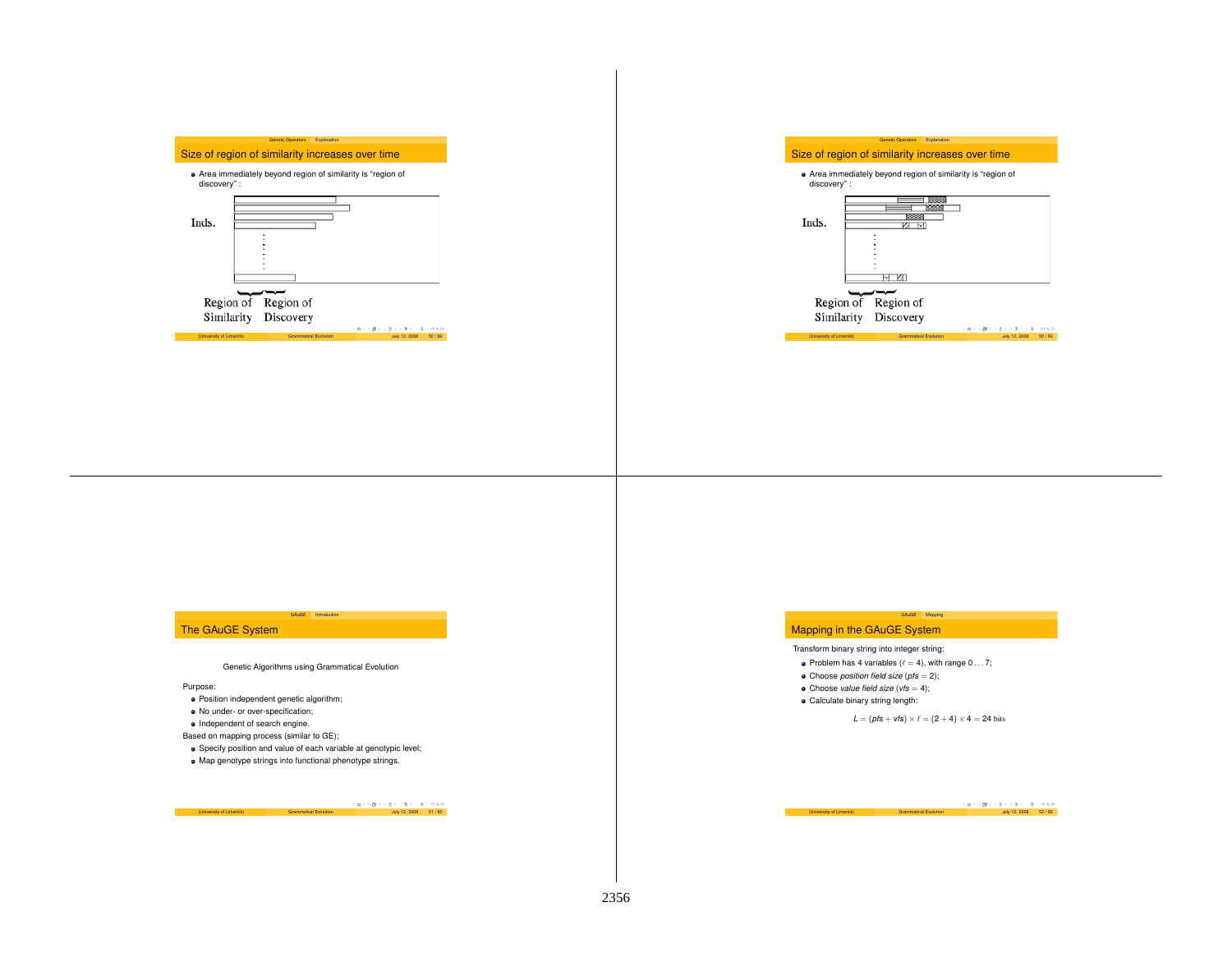## Mapping in the GAuGE System

## Transform binary string into integer string:

- Problem has 4 variables ( $\ell = 4$ ), with range  $0 \ldots 7$ ;
- Choose *position field size* (*pfs* <sup>=</sup> 2);
- Choose *value field size* (*vfs* <sup>=</sup> 4);
- Calculate binary string length:

 $L = (pfs + vfs) \times \ell = (2 + 4) \times 4 = 24$  bits

GAuGE Mapping

## Mapping in the GAuGE System

Transform binary string into integer string:

- Problem has 4 variables ( $\ell = 4$ ), with range 0...7;
- Choose *position field size* (*pfs* <sup>=</sup> 2);
- Choose *value field size* (*vfs* <sup>=</sup> 4);
- Calculate binary string length:

 $L = (pfs + vfs) \times \ell = (2 + 4) \times 4 = 24$  bits

GAuGE Mapping

 $(University of Limited)$  Grammatical Evolution  $\frac{1}{2}$   $\frac{1}{2}$   $\frac{1}{2}$   $\frac{1}{2}$   $\frac{1}{2}$   $\frac{1}{2}$   $\frac{1}{2}$   $\frac{1}{2}$   $\frac{1}{2}$   $\frac{1}{2}$   $\frac{1}{2}$   $\frac{1}{2}$   $\frac{1}{2}$   $\frac{1}{2}$   $\frac{1}{2}$   $\frac{1}{2}$   $\frac{1}{2}$   $\frac{1}{2}$   $\frac{1}{2}$ 

# (University of Limerick) Grammatical Evolution  $\frac{1}{2}$  (  $\frac{1}{2}$  /  $\frac{1}{2}$  /  $\frac{1}{2}$  /  $\frac{1}{2}$  /  $\frac{1}{2}$  /  $\frac{1}{2}$  /  $\frac{1}{2}$  /  $\frac{1}{2}$  /  $\frac{1}{2}$  /  $\frac{1}{2}$  /  $\frac{1}{2}$  /  $\frac{1}{2}$  /  $\frac{1}{2}$  /  $\frac{1}{$

## Mapping in the GAuGE System

#### Transform binary string into integer string:

- Problem has 4 variables ( $\ell = 4$ ), with range 0... 7;
- Choose *position field size* (*pfs* <sup>=</sup> 2);
- Choose *value field size* (*vfs* <sup>=</sup> 4);
- Calculate binary string length:

 $L = (pfs + vfs) \times \ell = (2 + 4) \times 4 = 24$  bits

GAuGE Mapping



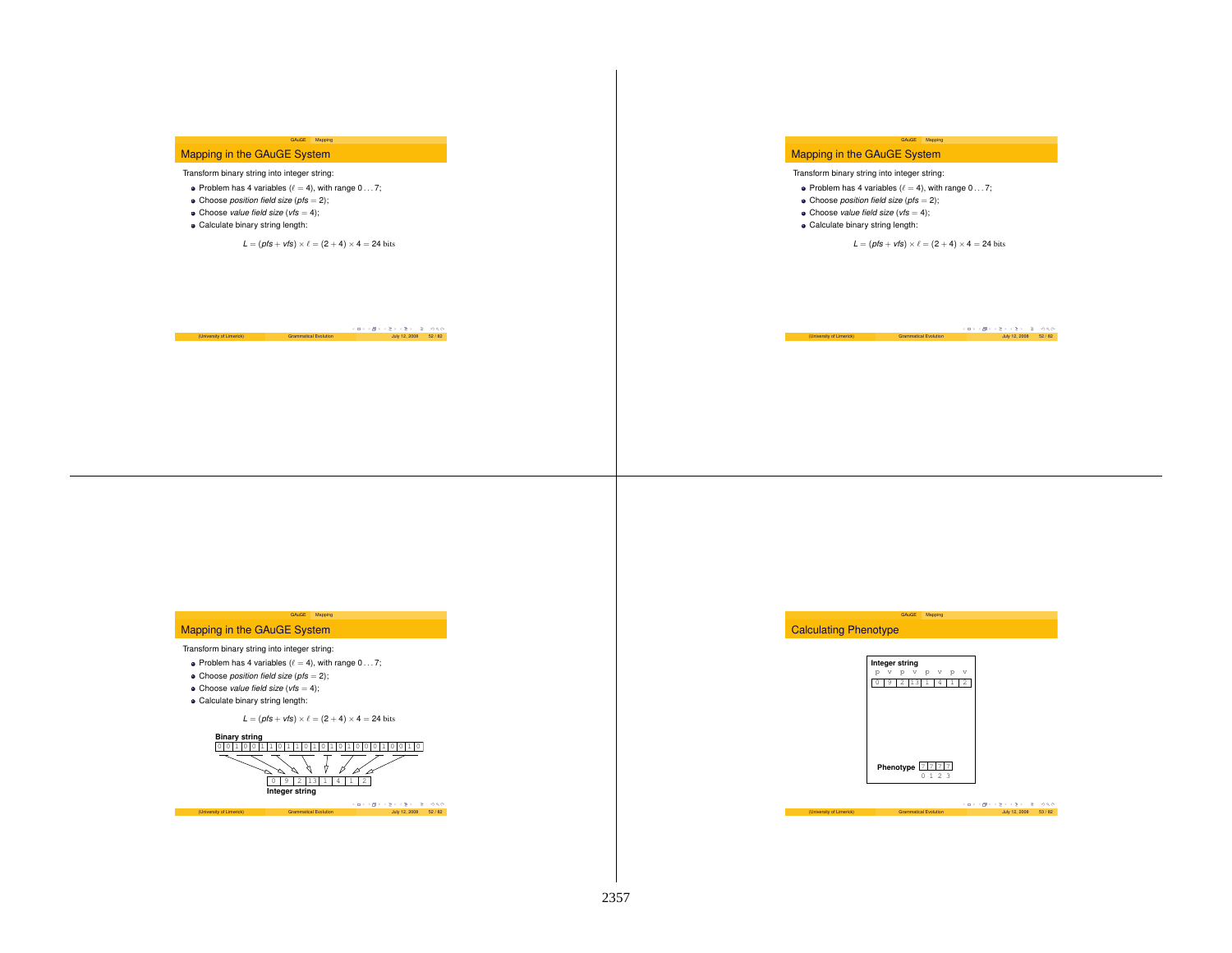## Calculating Phenotype



GAuGE Mapping

# (University of Limerick) Grammatical Evolution  $\left(\frac{1}{2} + \left(\frac{1}{2}\right) + \left(\frac{1}{2}\right) + \left(\frac{1}{2}\right) + \left(\frac{1}{2}\right) + \left(\frac{1}{2}\right) + \left(\frac{1}{2}\right) + \left(\frac{1}{2}\right) + \left(\frac{1}{2}\right) + \left(\frac{1}{2}\right) + \left(\frac{1}{2}\right) + \left(\frac{1}{2}\right) + \left(\frac{1}{2}\right) + \left(\frac{1}{2}\right) + \left(\frac{1}{$







## Calculating Phenotype



(University of Limerick) Grammatical Evolution کی دی ہے۔<br>Grammatical Evolution July 12, 2008 56 / 82 / 56 / 92

GAuGE Mapping

The GAuGE System



GAuGE Mapping

|                          |                              |  | - イロン イ御ン イミン イミン ニミー のなび |  |  |                         |  |
|--------------------------|------------------------------|--|---------------------------|--|--|-------------------------|--|
| (University of Limerick) | <b>Grammatical Evolution</b> |  |                           |  |  | July 12, 2008   57 / 82 |  |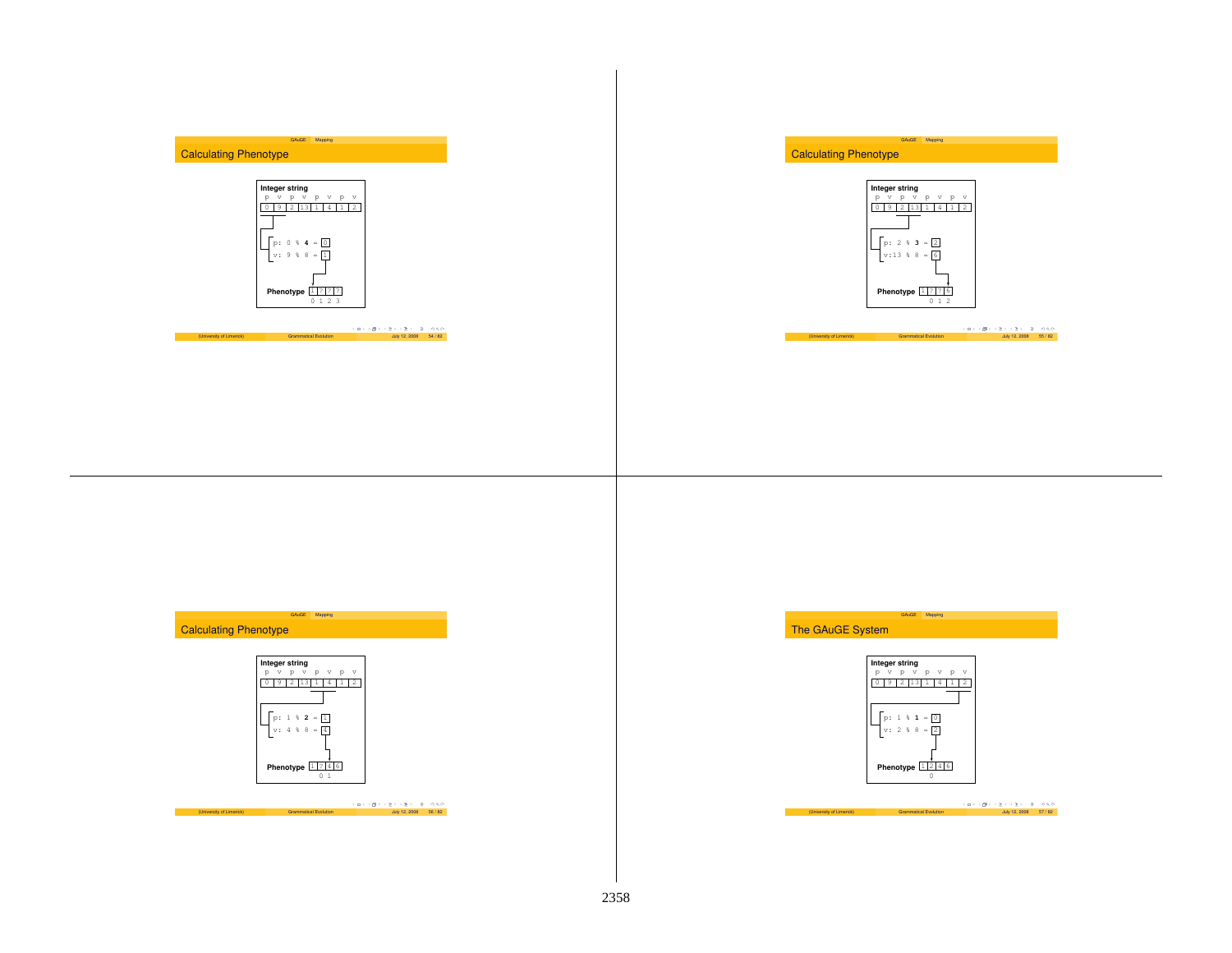## Where is Gauge useful?

- GAuGE adapts the representation to the problem Useful where interactions between genes not known
- GAuGE is cheap
- Far less complicated than algorithms that try to model gene interactions/relationships

GAuGE Summary

- GAuGE discovers saliency
- Most important genes end up on left side of strings

# $(10$ iversity of Limerick) Grammatical Evolution  $(10)$ uly 12, 2008  $58 / 82$

## **Chorus**

Mapping Independent Codons - no ripple effect

Chorus Introduction

- Codon % *Total* number of rules in the grammar
- Competition between the Genes
- Concentration Table
- Variable length binary strings
- 8 bit codons

 $(University of Limerick)$  Grammatical Evolution  $\frac{1}{2}$   $\frac{1}{2}$   $\frac{1}{2}$   $\frac{1}{2}$   $\frac{1}{2}$   $\frac{1}{2}$   $\frac{1}{2}$   $\frac{1}{2}$   $\frac{1}{2}$   $\frac{1}{2}$   $\frac{1}{2}$   $\frac{1}{2}$   $\frac{1}{2}$   $\frac{1}{2}$   $\frac{1}{2}$   $\frac{1}{2}$   $\frac{1}{2}$   $\frac{1}{2}$   $\frac{1}{$ 

## Grammar specification

| $S = $                                                      |                       |                        |       |
|-------------------------------------------------------------|-----------------------|------------------------|-------|
| (0) <expr> ::= <expr> <op> <expr></expr></op></expr></expr> |                       |                        |       |
| (1)<br>( <expr> <op> <expr> )</expr></op></expr>            |                       |                        |       |
| (2)<br><pre-op> ( <expr> )</expr></pre-op>                  |                       |                        |       |
| (3)<br><var></var>                                          |                       |                        |       |
| $(4)$ < op > : : = +                                        |                       |                        |       |
| (5)<br>ı<br>$\overline{\phantom{m}}$                        |                       |                        |       |
| (6)<br>$\star$                                              |                       |                        |       |
| (7)                                                         |                       |                        |       |
| (8)<br>$<$ pre-op>::= Sin                                   |                       |                        |       |
| (9)<br>Cos<br>Ш                                             |                       |                        |       |
| (A)<br>Exp                                                  |                       |                        |       |
| (B)<br>Log                                                  |                       |                        |       |
| (C) $\langle \text{var} \rangle$ ::= 1.0                    |                       |                        |       |
| (D)<br>$\mathbf{X}$                                         |                       |                        |       |
|                                                             |                       | イロトラ ぼう イミトラ ミトーミー のなび |       |
| (University of Limerick)                                    | Grammatical Evolution | July 12, 2008          | 60/82 |

Chorus Introduction

# Mapping - 1

#### Four non-terminals:

 $\bullet$  <expr> 0..3, <op> 4..7, <pre-op> 8..B, <var> C.D

209 102 190 55 65 15 255 87 D48D9133

# 0123 4567 89AB C D <e> 0000 0000 0000 0 0

Chorus Introduction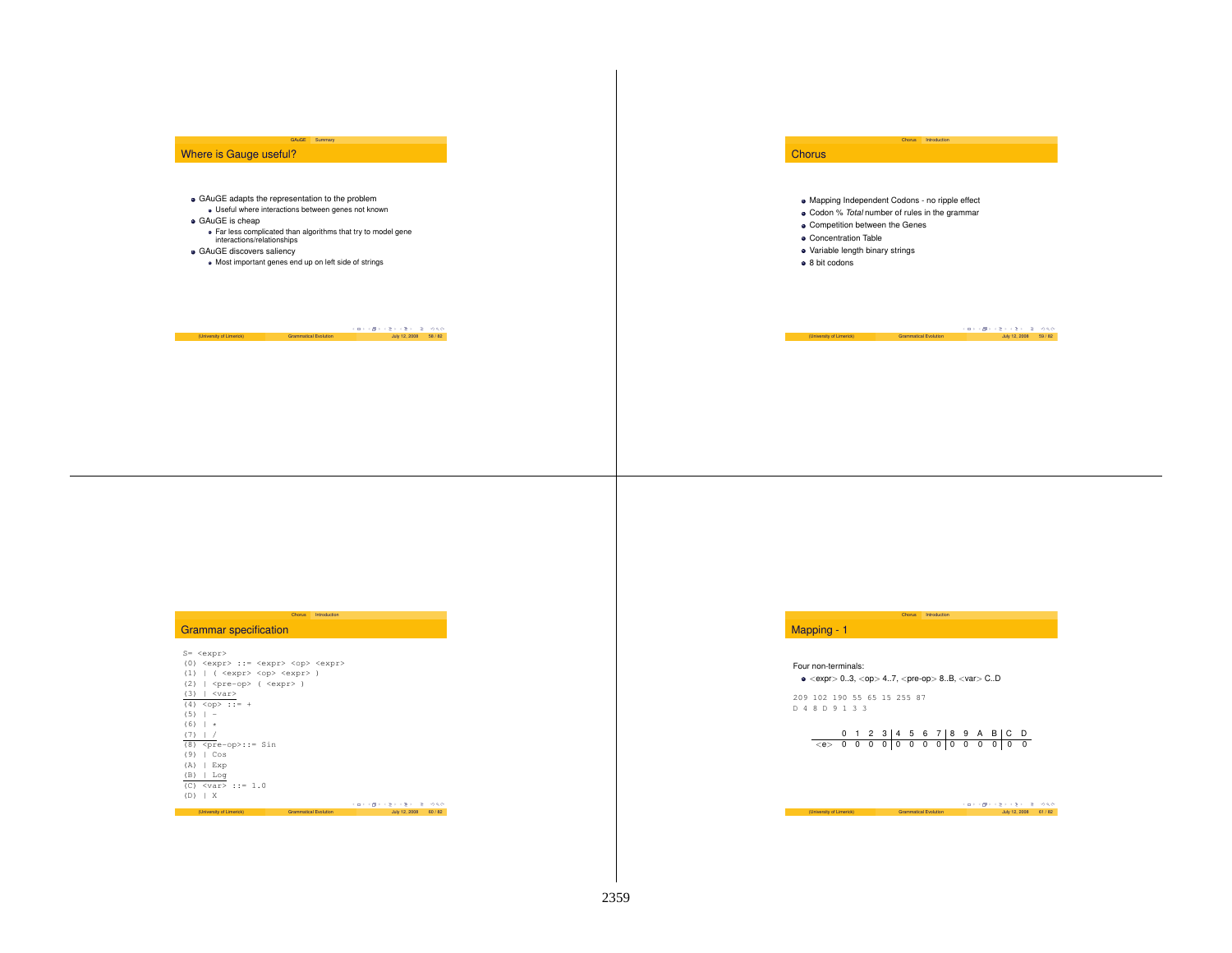## Mapping - 2

## Four non-terminals:

 $\bullet$  <expr> 0..3, <op> 4..7, <pre-op> 8..B, <var> C..D

209 102 190 55 65 15 255 87 D48D9 1 3 3

|  |  |  |  |  |  | $0$ 1 2 3 4 5 6 7 8 9 A B C D |  |
|--|--|--|--|--|--|-------------------------------|--|
|  |  |  |  |  |  |                               |  |
|  |  |  |  |  |  |                               |  |

Chorus Introduction

(University of Limerick) Grammatical Evolution  $\begin{array}{c} \left( \begin{array}{ccc} \Box \rightarrow & \Diamond \mathbb{P} & \Diamond \mathbb{P} & \Diamond \mathbb{P} \end{array} \right) & \Diamond \mathbb{Q} \setminus \mathbb{Q} \ \mathbb{Q} & \mathbb{Q} \mathbb{Z}/82 \end{array} \end{array}$ 

## Mapping - 3

#### Four non-terminals:

 $\bullet$  <expr> 0..3, <op> 4..7, <pre-op> 8..B, <var> C.D

209 102 190 55 65 15 255 87 D48D91 3 3

|                                                                                     |  |  |  |  |  |  | $0$ 1 2 3 4 5 6 7 8 9 A B C D   |  |
|-------------------------------------------------------------------------------------|--|--|--|--|--|--|---------------------------------|--|
| $<$ e $>$                                                                           |  |  |  |  |  |  | 0 0 0 0 0 0 0 0 0 0 0 0 0 0 0 0 |  |
| $\langle e \rangle \langle 0 \rangle \langle e \rangle$ 0 0 0 0 1 0 0 0 1 1 0 0 0 2 |  |  |  |  |  |  |                                 |  |
| $\langle V \rangle \langle 0 \rangle \langle e \rangle$ 0 0 0 0 1 0 0 0 1 1 0 0 0 2 |  |  |  |  |  |  |                                 |  |

Chorus Introduction

|                          |                              |  | スロッス押りスコンスラン 30 000   |  |
|--------------------------|------------------------------|--|-----------------------|--|
| (University of Limerick) | <b>Grammatical Evolution</b> |  | July 12, 2008 63 / 82 |  |

## Mapping - 4

#### Four non-terminals:

 $\bullet$  <expr> 0..3, <op> 4..7, <pre-op> 8..B, <var> C.D

209 102 190 55 65 15 255 87 D48D913 3

|                                                                                                                                                                                                                                                                                               |  |  |  |  |  |  | 0 1 2 3 4 5 6 7 8 9 A B C D |  |
|-----------------------------------------------------------------------------------------------------------------------------------------------------------------------------------------------------------------------------------------------------------------------------------------------|--|--|--|--|--|--|-----------------------------|--|
|                                                                                                                                                                                                                                                                                               |  |  |  |  |  |  |                             |  |
|                                                                                                                                                                                                                                                                                               |  |  |  |  |  |  |                             |  |
| $\begin{array}{cccccccccccc} \langle e \rangle & 0 & 0 & 0 & 0 & 0 & 0 & 0 & 0 & 0 & 0 & 0 & 0 \\ \langle e \rangle <0 > <0 > & 0 & 0 & 0 & 0 & 0 & 1 & 0 & 0 & 1 & 1 & 0 & 0 & 0 & 2 \\ \langle v \rangle <0 > <0 > & 0 & 0 & 0 & 0 & 0 & 1 & 0 & 0 & 0 & 1 & 1 & 0 & 0 & 0 & 2 \end{array}$ |  |  |  |  |  |  |                             |  |
| $X < 0$ > $< e$ > 0 0 0 0 1 0 0 0 1 1 0 0 0 1                                                                                                                                                                                                                                                 |  |  |  |  |  |  |                             |  |

Chorus Introduction

| (University of Limerick) | <b>Grammatical Evolution</b> |  | July 12, 2008 64 / 82 |  |
|--------------------------|------------------------------|--|-----------------------|--|
|                          |                              |  | スロメス ほうえき メキメー きこめなく  |  |

## Mapping - 5

#### Four non-terminals:

 $\bullet$  <expr> 0..3, <op> 4..7, <pre-op> 8..B, <var> C.D

209 102 190 55 65 15 255 87 D48D913 3

|                                                                                     |  |  |  |  |  |  | 0 1 2 3 4 5 6 7 8 9 A B C D |  |
|-------------------------------------------------------------------------------------|--|--|--|--|--|--|-----------------------------|--|
| 0 0 0 0 0 0 0 0 0 0 0 0 0 0 0<br>$<$ e $>$                                          |  |  |  |  |  |  |                             |  |
| $\langle e \rangle \langle 0 \rangle \langle e \rangle$ 0 0 0 0 1 0 0 0 1 1 0 0 0 2 |  |  |  |  |  |  |                             |  |
| $\langle V \rangle \langle 0 \rangle \langle e \rangle$ 0 0 0 0 1 0 0 0 1 1 0 0 0 2 |  |  |  |  |  |  |                             |  |
| $X < 0$ > $\lt e$ > 0 0 0 0 1 0 0 0 1 1 0 0 0 1                                     |  |  |  |  |  |  |                             |  |
| $X + \langle e \rangle$ 0 0 0 0 0 0 0 0 1 1 0 0 0 1                                 |  |  |  |  |  |  |                             |  |

Chorus Introduction

|                          |                              | イロンス ほう イミンスミン ニミーのなが |  |
|--------------------------|------------------------------|-----------------------|--|
| (University of Limerick) | <b>Grammatical Evolution</b> | July 12, 2008 65/82   |  |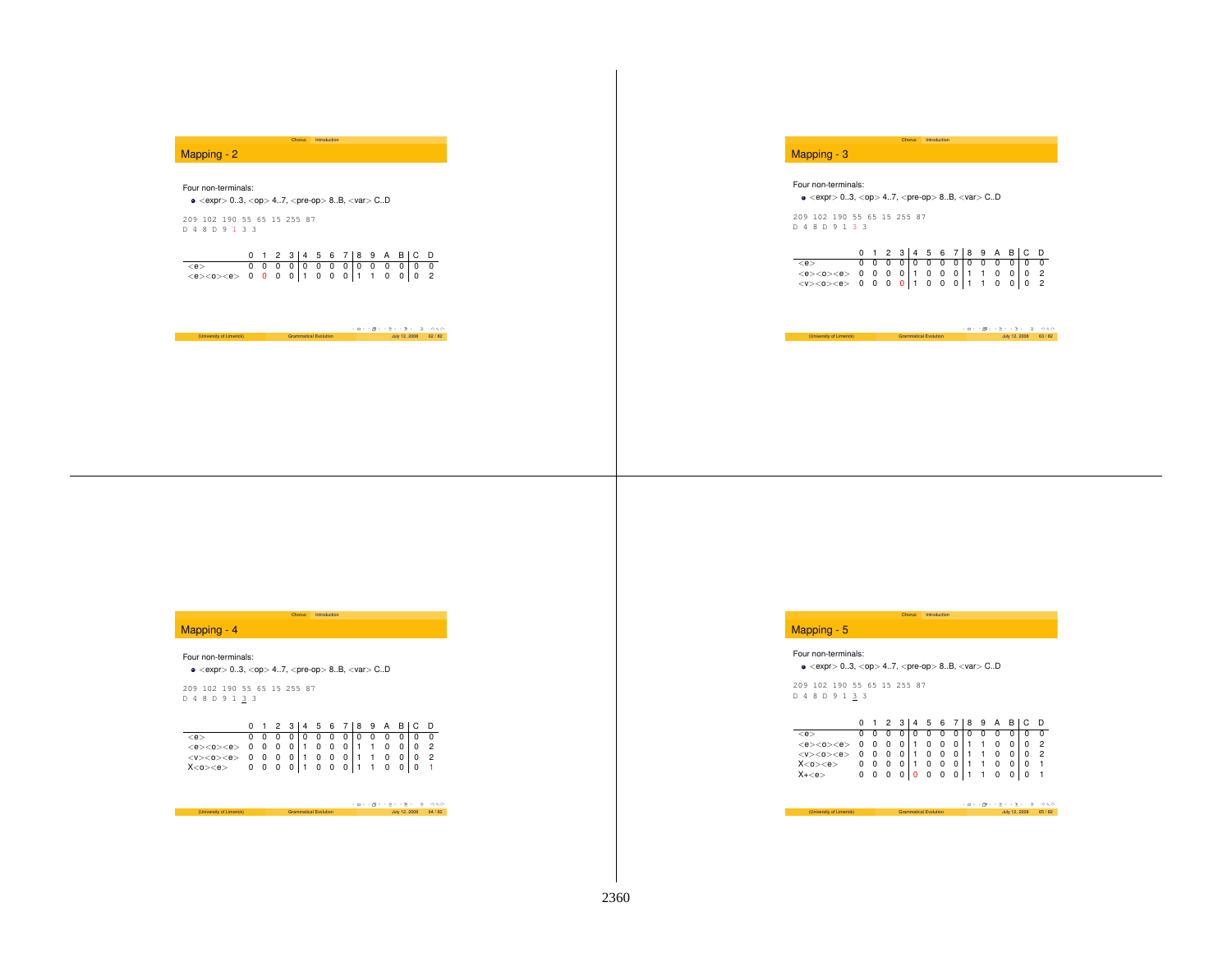## Mapping - 6

#### Four non-terminals:

## $\bullet$  <expr> 0..3, <op> 4..7, <pre-op> 8..B, <var> C..D

209 102 190 55 65 15 255 87 D48D913 3

|                                                                                     |  |  |  |  |  |  | 0 1 2 3 4 5 6 7 8 9 A B C D |  |
|-------------------------------------------------------------------------------------|--|--|--|--|--|--|-----------------------------|--|
| $<$ e $>$                                                                           |  |  |  |  |  |  |                             |  |
| $\langle e \rangle \langle 0 \rangle \langle e \rangle$ 0 0 0 0 1 0 0 0 1 1 0 0 0 2 |  |  |  |  |  |  |                             |  |
| $\langle V \rangle \langle 0 \rangle \langle e \rangle$ 0 0 0 0 1 0 0 0 1 1 0 0 0 2 |  |  |  |  |  |  |                             |  |
| $X < 0$ > $\lt e$ > 0 0 0 0 1 0 0 0 1 1 0 0 0 1                                     |  |  |  |  |  |  |                             |  |
| $X + $                                                                              |  |  |  |  |  |  | 0 0 0 0 0 0 0 0 1 1 0 0 0 1 |  |
| $X+<\nu>$                                                                           |  |  |  |  |  |  | 0 0 0 0 0 0 0 0 1 1 0 0 0 1 |  |

Chorus Introduction

(University of Limerick) Grammatical Evolution  $\cos \theta + \cos \theta + \cos 2 = 0$  July 12, 2008 66 / 82

## Mapping - 7

#### Four non-terminals:

 $\bullet$  <expr> 0..3, <op> 4..7, <pre-op> 8..B, <var> C.D

ChorusIntroduction

209 102 190 55 65 15 255 87<br>D 4 8 D 9 1 3 <u>3</u>

|                               |   |          | 2 | 3 |   | 5                            | 6 |   | 8 | 9 | А              | в                    |   | D     |
|-------------------------------|---|----------|---|---|---|------------------------------|---|---|---|---|----------------|----------------------|---|-------|
| $<$ e $>$                     |   | o        | 0 | 0 |   | O                            |   | 0 | Ω |   | Ω              | 0                    | O |       |
| <e>&lt;0&gt;<br/><e></e></e>  | 0 | Ω        | 0 | 0 |   | n                            |   | 0 |   |   | 0              | 0                    | Ω | 2     |
| $<$ v> $<$ o> $<$ e>          | 0 | $^{(1)}$ | 0 | 0 |   | Ω                            | 0 | 0 |   |   | Ω              | 0                    | Ω | 2     |
| X <sub>0</sub> < <sub>e</sub> | 0 | Ω        | 0 | 0 |   | Ω                            |   | 0 |   |   | Ω              | Ω                    | 0 |       |
| $X + $                        |   |          | 0 | 0 | Ω | 0                            |   | 0 |   |   | Ω              | 0                    | Ω | 1     |
| $X + $                        | Ω | o        | 0 | 0 | Ω | 0                            | 0 | 0 |   |   | Ω              | 0                    | Ω | 1     |
| $X+X$                         | 0 | Ω        | 0 | 0 | 0 | 0                            | 0 | 0 |   |   | 0              |                      | 0 | Ω     |
|                               |   |          |   |   |   |                              |   |   |   |   | イロンス(作) スカンスカン |                      | ٠ | 990   |
| (University of Limerick)      |   |          |   |   |   | <b>Grammatical Evolution</b> |   |   |   |   |                | <b>July 12, 2008</b> |   | 67/82 |



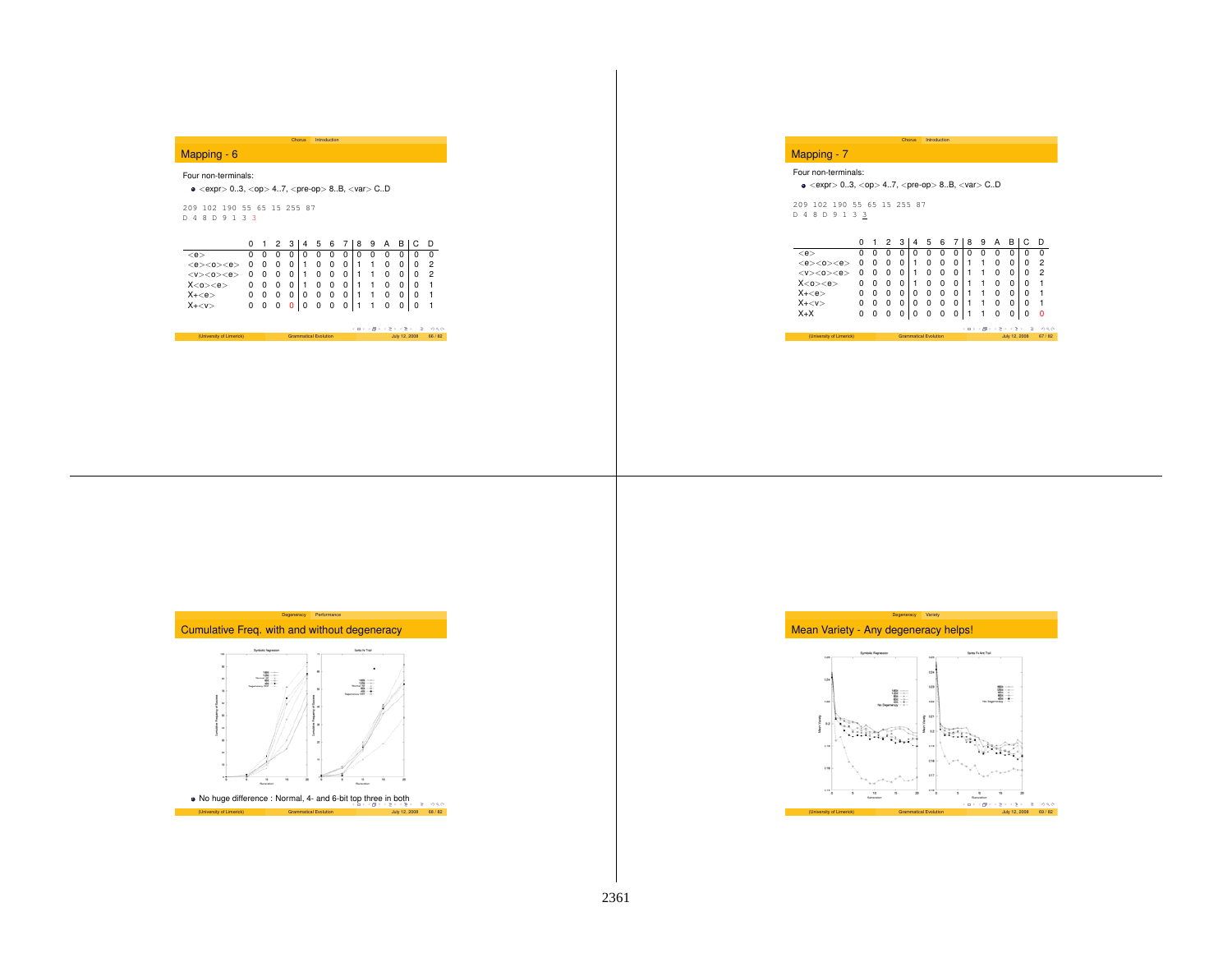



Degeneracy Variety





#### Wrap Count & Invalid Individuals



Figure: Number of individuals wrapped on the symbolic regression and Santa Fe trail problems.

 $(0.14 \times 10^{-3} + 10^{-3} + 10^{-3} + 10^{-3} + 10^{-3} + 10^{-3} + 10^{-3} + 10^{-3} + 10^{-3} + 10^{-3} + 10^{-3} + 10^{-3} + 10^{-3} + 10^{-3} + 10^{-3} + 10^{-3} + 10^{-3} + 10^{-3} + 10^{-3} + 10^{-3} + 10^{-3} + 10^{-3} + 10^{-3} + 10^{-3} + 10^{-3} + 10^{-3} + 10^{-3} + 10^{-3} + 10^{-3} + 10^{-3} + 10$ 





Figure: The number of invalid individuals for each generation in the presence and absence of wrapping.

(University of Limerick) Grammatical Evolution (Diversity 12, 2008 73 / 82<br>July 12, 2008 73 / 82 July 12, 2008 73 / 82

2362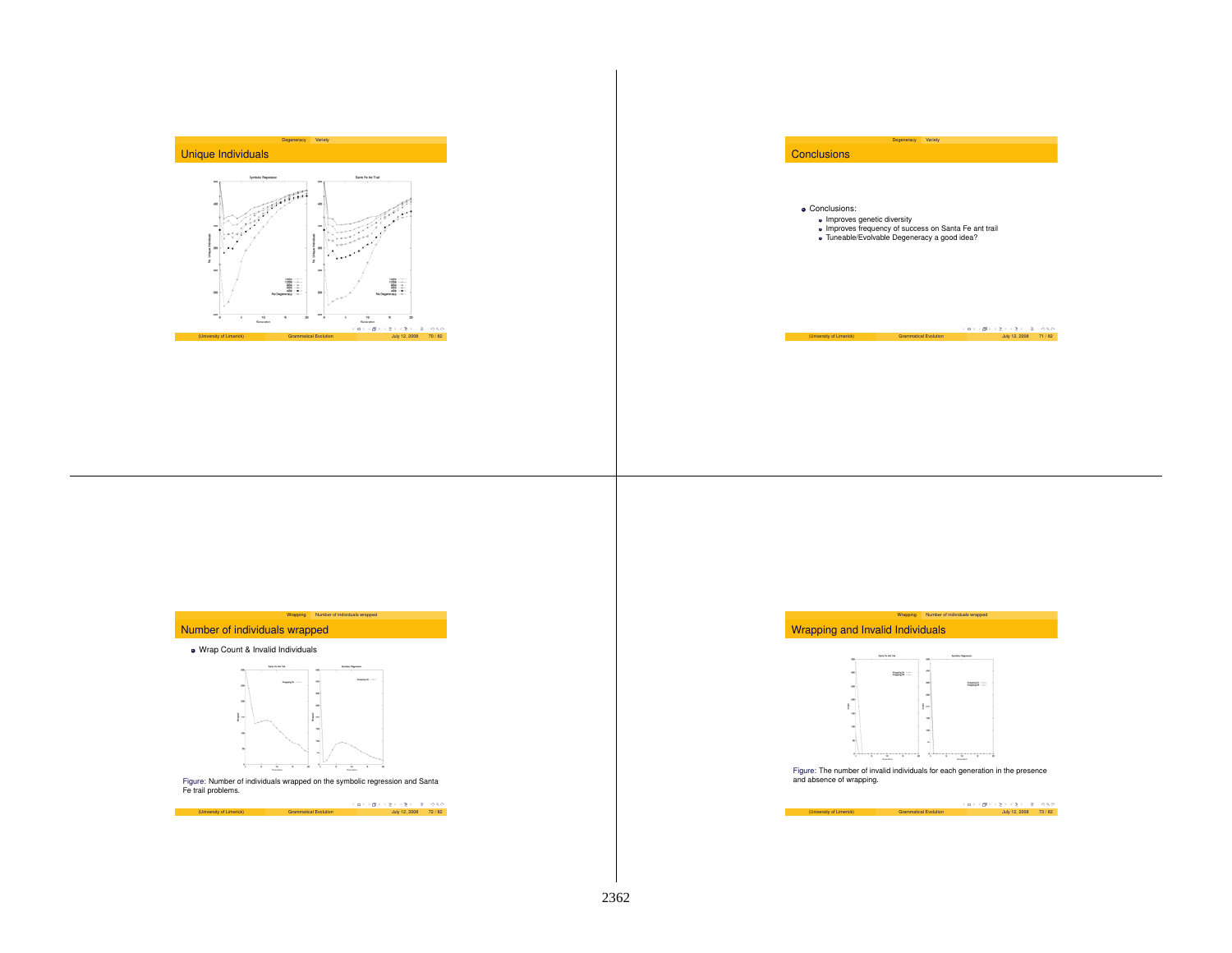

Freq. of Success



Figure: Figure shows the cumulative frequency of success measures on both problems with and without the presence of wrapping.



Wrapping Genome Lengths Lengths (Some Definitions)

Actual length

Entire length of individual

**•** Effective length

Number of codons used

(Note! Can be less than or greater than actual length)

(University of Limerick) Grammatical Evolution  $\frac{1}{2}$  ( $\frac{1}{2}$   $\cdot$   $\frac{1}{2}$   $\cdot$   $\cdot$   $\frac{3}{2}$   $\cdot$   $\cdot$   $\frac{5}{2}$   $\cdot$   $\cdot$   $\frac{3}{2}$   $\cdot$   $\cdot$   $\frac{2}{2}$   $\cdot$   $\cdot$   $\frac{2}{2}$   $\cdot$   $\cdot$   $\frac{3}{2}$   $\cdot$   $\cdot$   $\frac{3}{2}$ 





Wrapping improves frequency of success on Santa Fe ant trail No effect on Symbolic Regression cumulative frequency Provides some constraint on genome lengths

|                          |                              | スロップ ほう スミッスミット ミーのながっ |  |
|--------------------------|------------------------------|------------------------|--|
| (University of Limerick) | <b>Grammatical Evolution</b> | July 12, 2008 77 / 82  |  |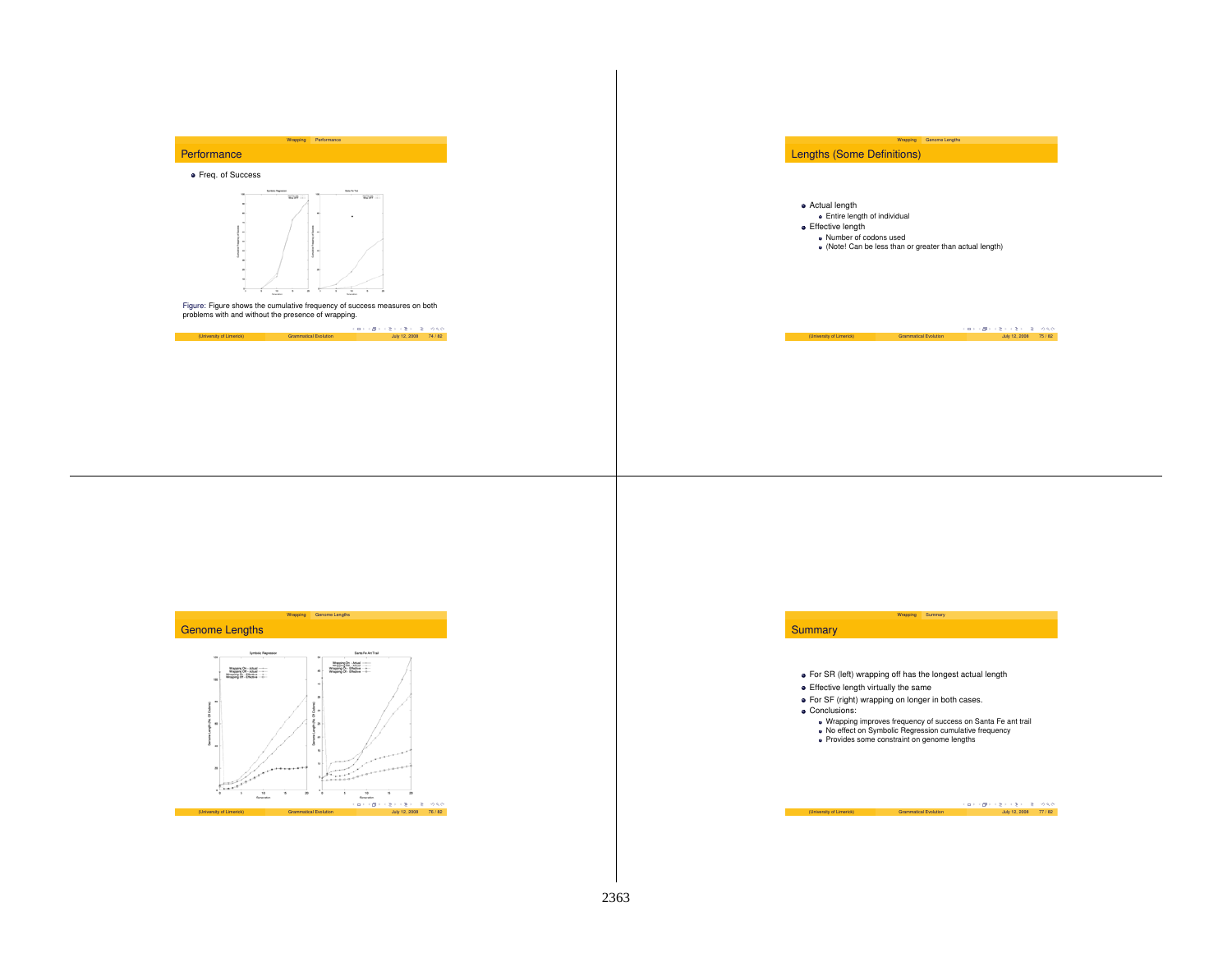